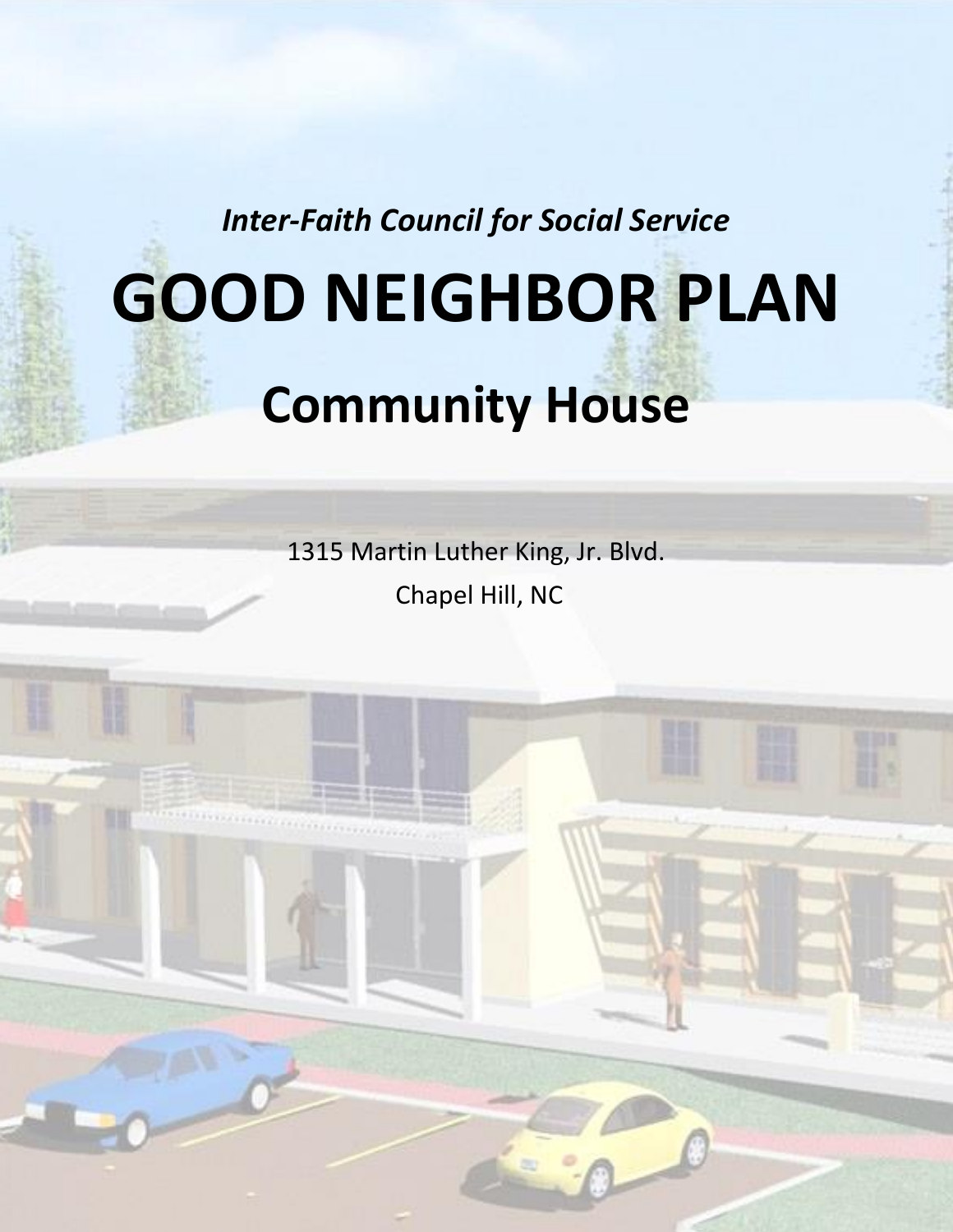# **Contents**

| Ι.         |                                                                              |  |  |  |
|------------|------------------------------------------------------------------------------|--|--|--|
| П.         | Community House Transitional Housing and Emergency Shelter Programs3         |  |  |  |
| А.         |                                                                              |  |  |  |
| <b>B.</b>  |                                                                              |  |  |  |
| III.       |                                                                              |  |  |  |
| IV.        |                                                                              |  |  |  |
| А.         |                                                                              |  |  |  |
|            | 1.                                                                           |  |  |  |
|            | 2.                                                                           |  |  |  |
|            | 3.<br>Provision for the Needs of Transitional Residents and Shelter Guests11 |  |  |  |
|            | 4.                                                                           |  |  |  |
| <b>B.</b>  |                                                                              |  |  |  |
| V.         |                                                                              |  |  |  |
| А.         |                                                                              |  |  |  |
| В.         |                                                                              |  |  |  |
| C.         |                                                                              |  |  |  |
| VI.        |                                                                              |  |  |  |
| Appendix A |                                                                              |  |  |  |
|            | Appendix B                                                                   |  |  |  |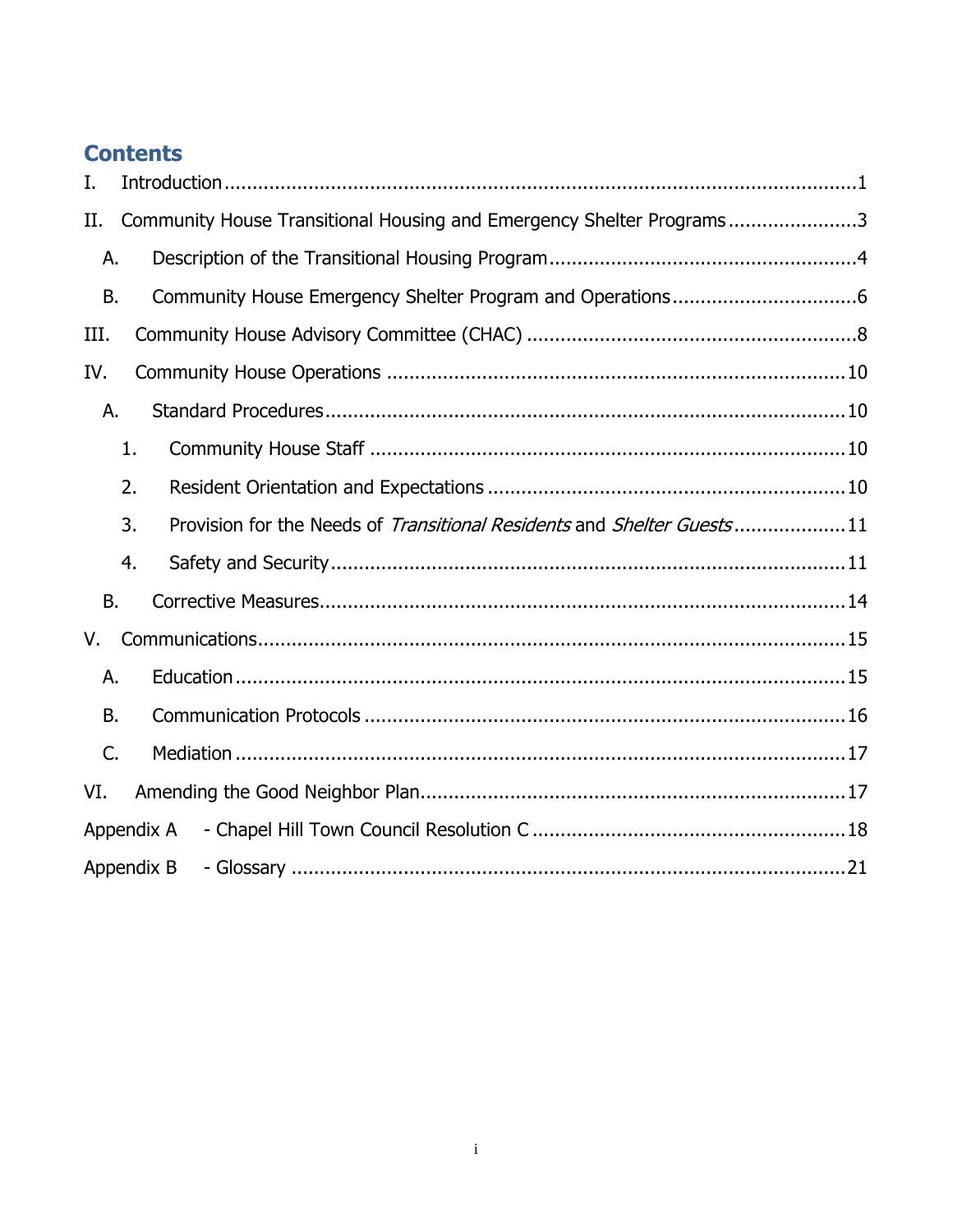#### <span id="page-2-0"></span>**I. Introduction**

The Inter-Faith Council for Social Service (IFC), which was established in 1963, has provided emergency shelter services for the Chapel Hill/Carrboro community at the Old Municipal Building in downtown Chapel Hill since 1986. In 1998, the IFC relocated its shelter services for women and children to the new Project HomeStart campus on Homestead Road and soon thereafter began searching for a suitable site to relocate its residential services for homeless men. In 2008, UNC-Chapel Hill identified a parcel of land on Martin Luther King Jr. Blvd. that could be considered for the new Community House, subject to the Town's permitting and approval process.

At the Town's suggestion, the IFC conducted a series of community discussions in the spring of 2010, prior to applying for a Special Use Permit, which happened in June 2010. IFC applied to build a two-story, 16,500 square-foot building at 1315 Martin Luther King, Jr. Blvd. to accommodate both a 52-bed men's transitional housing program and a 17-cot emergency shelter for homeless men.

The Public Hearing for the Special Use Permit began on March 21, 2011 and was continued on May 9, at which time the Town Council voted 6-2 in favor of the Special Use Permit application and also adopted "Resolution C" requiring a Good Neighbor Plan for the new Community House project. Resolution C states that "establishing mutual understanding and respect for program residents and the community will be the primary goal of the Good Neighbor Plan," and that "a variety of interests … be represented during the creation" of the plan (see attachment for Resolution C).

Prior to writing the first draft of the Good Neighbor Plan, IFC staff requested examples of similar plans from the American Planning Association's Planning Advisory Service and later conducted an online search and found plans drafted in Toronto, Canada; Lawrence, Kansas; and Portland, Oregon. The IFC drew heavily on the Good Neighbor Plan for the Hawthorne Homeless Shelter in Portland, Oregon (http://gr8clay.com/hawthorneblyd/gnphmlss.htm) for the outline of its first draft. The IFC also reviewed and found some information that was helpful in the Management Plan for the Lawrence Community Shelter, Inc. in Lawrence, Kansas [\(http://www.lawrenceshelter.org/pdf\\_library/06\\_2010managementplan.pdf\)](http://www.lawrenceshelter.org/pdf_library/06_2010managementplan.pdf) and the Toronto Shelter Standards produced for homeless shelters in Toronto, Canada [\(http://www.toronto.ca/housing/pdf/shelter\\_standards.pdf\)](http://www.toronto.ca/housing/pdf/shelter_standards.pdf).

The Inter-Faith Council for Social Service (IFC) reached out to the stakeholders identified in Resolution C, as well as other neighbors, and invited an initial set of representatives from those groups to provide suggestions and advice to the IFC in developing the Good Neighbor Plan.

The 19 individuals who accepted IFC's invitation were convened by the IFC as the Good Neighbor Plan Advisory Committee (the Advisory Committee), which met for the first time on July 11, 2011. At the suggestion of the Chapel Hill Town Council, four additional representatives, including a representative from the neighborhood organization known as A Better Site, were added to the advisory committee on November 1, 2011. The Advisory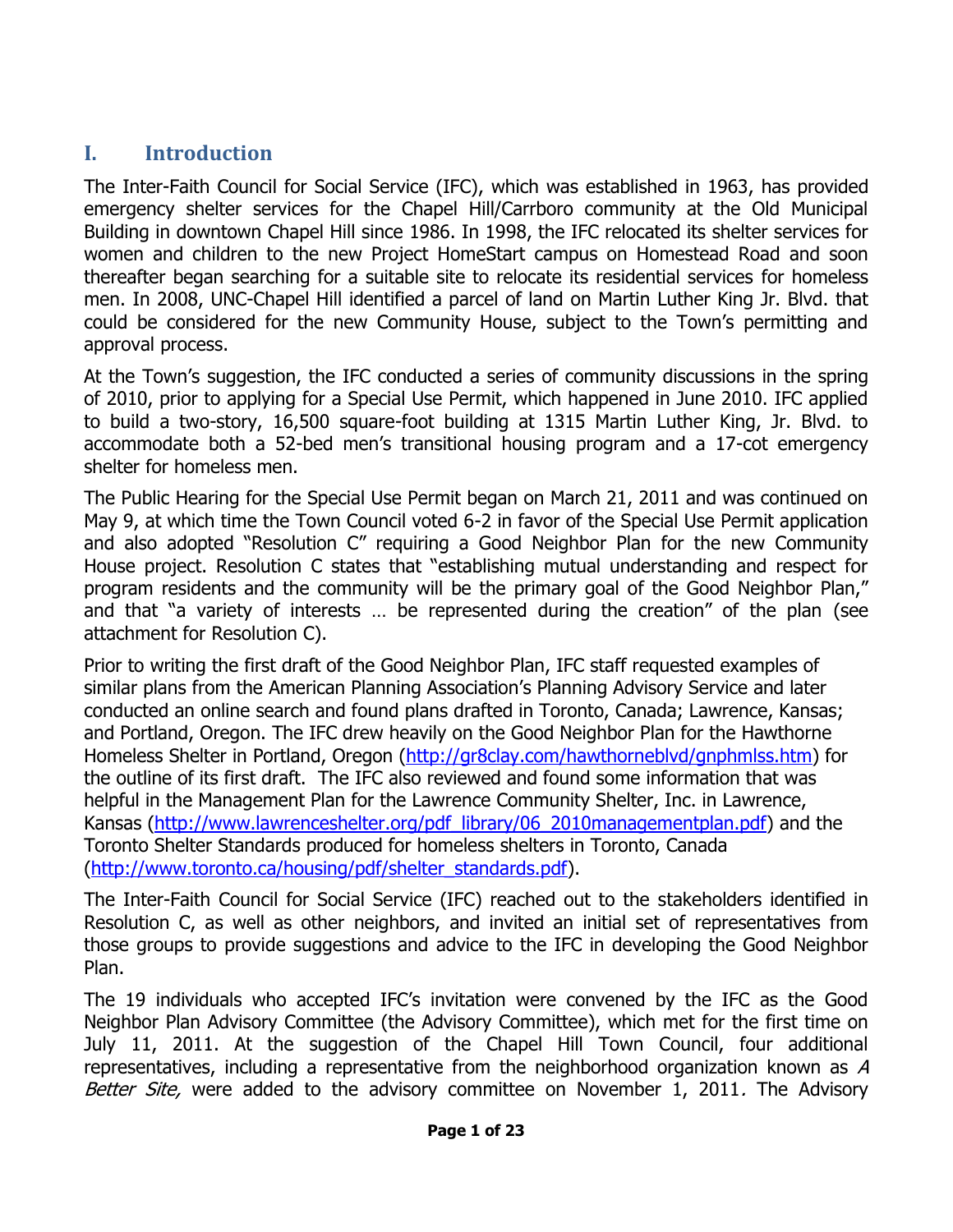Committee includes residents from six nearby neighborhoods as well as representatives from a nearby business, four congregations, three local social services agencies, the homeless population, UNC-Chapel Hill, Community House and the IFC Board of Directors. (See Advisory Committee roster, page 18 of attachments.)

Professional meeting facilitation provided by the Dispute Settlement Center assured that all committee members were able to make suggestions and express diverse opinions during the process. The Advisory Committee members were also given the opportunity to seek input from Town, the IFC and other community resources during the drafting process. The Good Neighbor Plan (the Plan) was written by IFC staff in consultation with the Advisory Committee and was approved by the IFC Board of Directors on April 18, 2012.

The IFC convened the Good Neighbor Plan Advisory Committee with two goals in mind:

- 1. To advise the IFC in the development of the Good Neighbor Plan required by Resolution C, and
- 2. To lay a foundation for establishing a permanent Community House Advisory Committee (CHAC).

The Good Neighbor Plan includes:

- a description of the transitional housing and emergency shelter programs and their operations
- procedures for addressing the safety and security concerns raised by committee members
- plans for promoting good relations between Community House staff, volunteers, program residents and their neighbors

Attached to the Good Neighbor Plan and referenced throughout the plan are sample internal IFC programmatic and security operations documents to help readers better understand the IFC's current and planned day-to-day operations.

The Community House Advisory Committee will continue to strengthen communications among Community House partners, neighborhood groups and the Town of Chapel Hill in the months and years to come.

Both the IFC and Advisory Committee members recognize that good neighbor relations require not only good and timely communications, but also the ability to identify challenges and take prompt, effective and corrective action.

One example of mutual concern and agreement is the 17–cot emergency shelter part of the Special Use Permit that was approved by the Town Council for the Community House development. The IFC included 17 cots to address health and safety issues among homeless persons not interested in or qualified for transitional housing services because no other group, government body, or organization volunteered to make permanent provisions for an emergency shelter in the community.

The IFC Board of Directors, staff and the Advisory Committee agree that the Community House model does not address all of the basic health and safety needs of homeless persons in the community. In addition to the Community House project it is recommended that local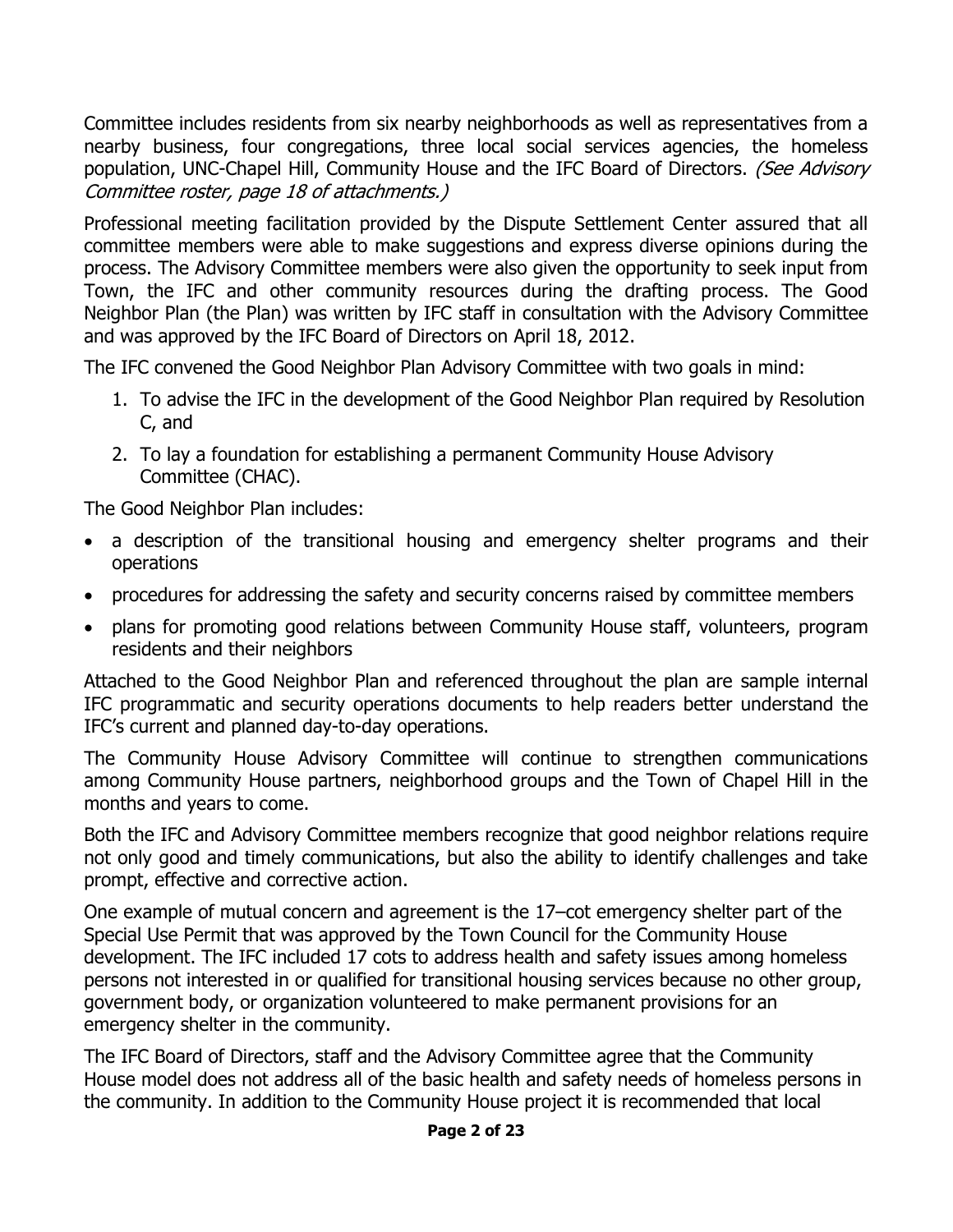governments establish and fund a separate emergency shelter that will be open every night throughout the year, in order to provide immediate and temporary overnight shelter services.

The IFC is willing to suspend emergency shelter services at the proposed Community House site when another emergency shelter location is established and operating in the Chapel Hill/ Carrboro community. The IFC would continue to make emergency cots available on nights when an overflow facility and/or emergency response shelter were needed.

The IFC Board of Directors has approved a Good Neighbor Plan in the spirit of our agency's mission, ongoing services to the community and vision for the future. Our plan represents our fundamental principles and practices as an organization that has built countless partnerships and provided an array of services for 50 years. We have worked hard to respect the purpose and principles outlined in Resolution C. We have an ongoing commitment to strengthen relationships with our partners, neighbors and all those participating in the Community House project. The Board and staff are grateful for the valuable work and contributions of the Advisory Committee members.

This plan commits our agency to open communications, coordination with a permanent Community House Advisory Committee, new opportunities for homeless persons and willingness to dialogue with all those concerned about promoting a safe community. The new Community House will value all of these interests and practices and will be a primary center for improving neighborhood relations, reducing homelessness, supporting the homeless and reintegrating *transitional housing residents* back into the community.

See Appendix A (page 19) for a table which matches sections of the Good Neighbor Plan to the elements of the Plan specified in Resolutions C, part 3.a-l.

#### <span id="page-4-0"></span>**II. Community House Transitional Housing and Emergency Shelter Programs**

The IFC's Community House campus is primarily intended to house a *transitional housing* program with a capacity for 52 men. The IFC will also provide an *emergency shelter* program at Community House with a capacity for 17 men.

While the two programs differ in the level of services offered to participants, both programs require high standards of participation and behavior, common courtesies, mutual respect and measurable achievements for all participants. The emergency shelter program is designed to help homeless people receive overnight shelter when there are adverse health, safety, or weather conditions. Emergency shelter guests may seek information and apply for the transitional housing program on their own behalf or be recommended for the program by a social service agency or partner organization. The transitional housing program is a step-up program and requires a higher level of commitment from *transitional residents* in order for residents to be successful and graduate into permanent, affordable housing. Those participating in the transitional housing program will receive a wider variety of support and mentoring services from trained staff and volunteers. Senior *residents* will be required to interact with other *residents* at Community House in a helpful, respectful and supportive fashion.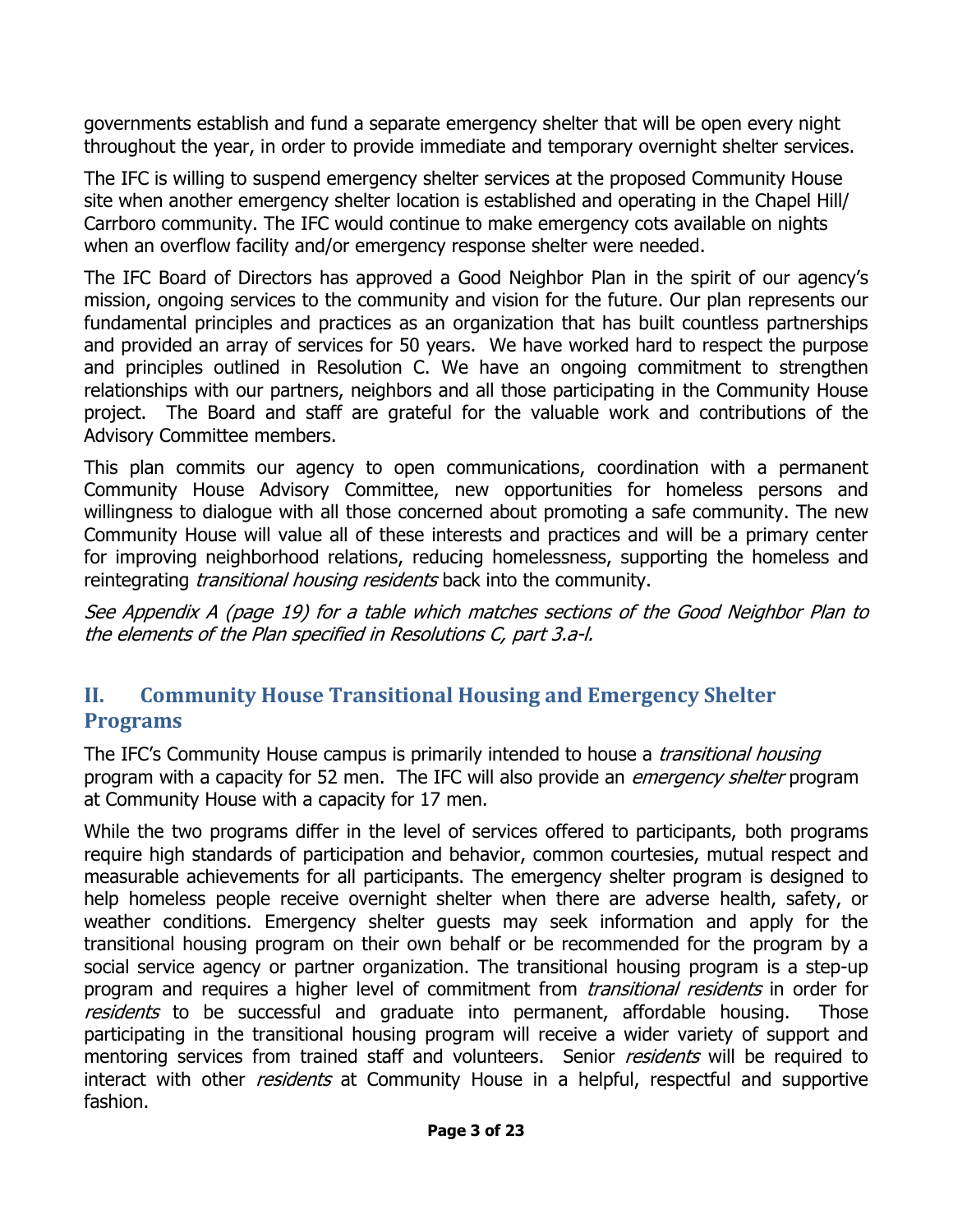Descriptions of the transitional housing and emergency shelter programs are provided in subsections A and B below, respectively. Sub-section B also includes operational information that is unique to the emergency shelter. (Section IV provides operational information common to both programs and the campus facility.)

NOTE: From Section II forward of the Good Neighbor Plan and the program attachments, *residents* of the transitional housing program are referred to "*transitional residents." Guests* of the emergency shelter are referred to as "*shelter quests.*" Within each separate section or subsection of the document where either term is used multiple times in one paragraph, only in the first use in that paragraph is the descriptive adjective used.

#### **A. Description of the Transitional Housing Program**

<span id="page-5-0"></span>Inter-Faith Council Community House will provide 52 beds for homeless men through its Transitional Housing Program. This supportive-living program will provide transitional residents with a range of services including shelter, meals, case management, medical, dental and mental health care, job coaching and referrals to other community organizations. Individuals seeking admission into the *transitional housing* program are always welcome to apply on their own behalf and may also be referred by congregations, police, hospitals, IFC staff and volunteers, social service agencies, friends or family members. Transitional housing program applicants are required to schedule an appointment in advance to begin the intake and application process.

The intake application and assessment process must be completed before a *transitional* housing bed is assigned. Intake assessments consist of gathering background information including proof of homelessness, housing and employment history, medical and mental health issues, substance abuse history and status, education level and legal needs, as well as a criminal background and sex offender registry check. (See Sections IV.A.4. a and b for more detail on background and sex offender registry checks.) Those individuals who choose not to complete the intake application will be referred to other shelter programs in the Triangle.

The IFC prohibits the use of alcohol and controlled substances by *transitional residents* during their stay at Community House. (See "Conditions of Stay" on page 7-8 of the attachments to this document.) This policy promotes responsible behavior among *residents*, helps those who experience difficulties with the use of alcohol/drugs and promotes sobriety for those following alcohol or drug rehabilitation programs.

It is against IFC policies to admit *transitional residents* without a government-issued ID or on a drop-in basis. Note: The IFC will issue a standard picture ID card to every *shelter quest* and resident once they are accepted for services. The Community House intake process requires government-issued IDs for all *residents.* In addition, the IFC standard operating procedure is to assist every homeless person eligible for emergency shelter and transitional housing in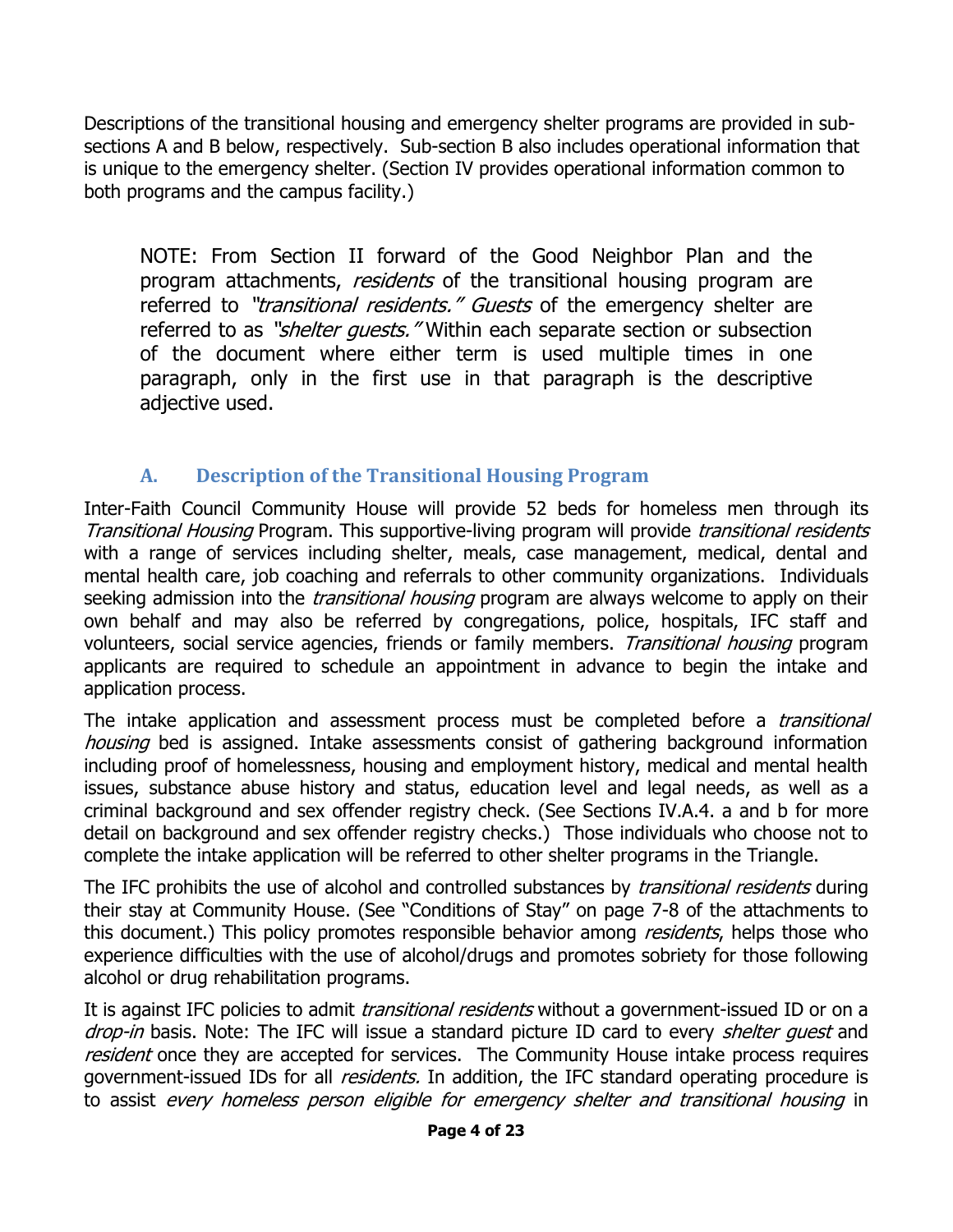obtaining a valid picture ID from the North Carolina Department of Motor Vehicles if they do not have one.

#### **Transitional Housing Program Levels**

There are three stages to the *transitional housing* program. A *leadership team* composed of Community House staff, experienced program volunteers and senior *transitional residents* will make decisions about *transitional housing* promotions, set-backs, discipline, discharges and graduations.

#### **Stage 1**

New *transitional residents* will be introduced to a comprehensive stage of orientation, evaluation and assessment to determine individual unmet needs and how program outcomes can be achieved. During this stage of the program, staff will develop service plans that will guide a *resident's* personal growth and commitment to the *transitional housing* program and community standards. The action plan will include progress markers that define the path of advancement to the next stage in the program. Ten bunk beds in two rooms are set aside for 20 Stage 1 residents. See Attachments, pages 1-5 for IFC's Sample Intake and Service Plan forms.

#### **Stage 2**

The *leadership team* will recommend when *transitional residents* are ready to advance to Stage 2. Decisions will be based on the *resident's* attitude, performance, motivation and capacity for implementing individual service plans to end homelessness. Stage 2 residents will be exploring classroom training and vocational rehabilitation opportunities, conducting job searches, filing for social security disability (when appropriate), following through with medical, mental health and substance abuse recovery plans and working with community agencies. Staff will monitor these activities on a weekly basis. Residents with income will begin to save money to achieve the goal of moving back into the community. Residents who do not consistently follow their service plans or do not succeed in Stage 2 activities may be required to move back to Stage 1 or leave the program for a period of time before returning to Community House. The length of any involuntary discharge will be determined by the leadership team. Ten bunk beds are set aside in five quad-rooms for 20 Stage 2 residents.

#### **Stage 3**

Transitional Residents who have met income and service plan objectives are eligible for Stage 3. Residents will be moved to Stage 3 when they demonstrate to the *leadership team* that they are ready to move into permanent housing, are making progress in saving a sufficient amount of income to support a move, are volunteering at the IFC or another community agency and are ready to begin the housing search. Stage 3 residents will be working and/or attending classes as well as mentoring Stage 1 and Stage 2 residents to ensure that each successive group of program graduates maintains consistent implementation of the Community Standards.

Twelve Stage 3 *transitional residents* will share six rooms at Community House. The *residents* will be provided keys to their own rooms and begin their search for permanent housing.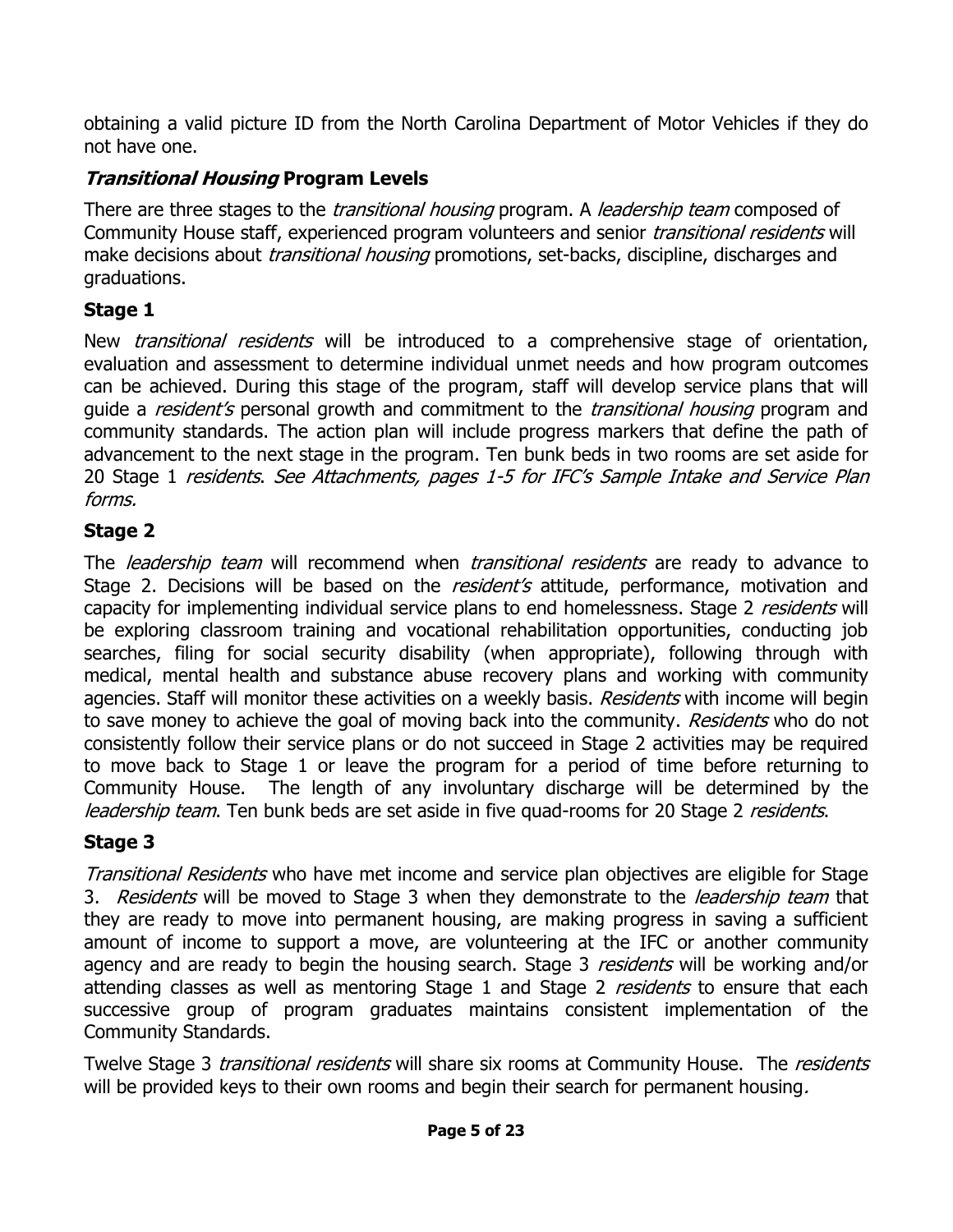Note: Due to individualized needs and the special nature of the *transitional housing* program, Community House staff and volunteers will address special needs and circumstances of each transitional resident during their residency in the program.

See "Transitional Housing Program Entry, Probation and Stages" on pages 10-11 of the attachments for a more complete description of the Transitional Housing Program.

#### **B. Community House Emergency Shelter Program and Operations**

<span id="page-7-0"></span>The primary purpose of the new Community House is to provide a transitional housing program for up to 52 homeless men. The IFC will also provide 17 emergency cots on the first floor of Community House since there is no other solution for the emergency housing of homeless men in Orange County.

The IFC Board of Directors and staff agree with the Advisory Committee that the best solution for providing emergency shelter for homeless persons in the Chapel Hill/Carrboro community is for local governments to establish a plan for an emergency shelter that is open every day throughout the year and located somewhere other than the Community House campus.

The IFC is willing to suspend *emergency shelter* services when another *emergency shelter* facility is operating in Chapel Hill or Carrboro. This is reflective of the IFC's Board of Directors' belief that a separate *emergency shelter* should be established and funded at another location and the concern that the operation of a 17-cot *emergency shelter* on the Community House campus creates for some nearby neighbors. Under these conditions, the IFC would only make Community House emergency services available when an overflow facility and/or emergency response shelter is needed.

The Community House *emergency shelter* will offer homeless men a place to *stay temporarily* overnight when they have no other housing options. It will be IFC practice to provide emergency shelter cots to homeless men at Community House under these circumstances:

- When temperatures are expected to fall below 40 degrees or when an excessive heat warning/advisory is in effect;
- During and in the aftermath of snowfalls, thunderstorms, tornadoes, ice storms, hurricanes and community emergencies;
- When requested by law enforcement officers and/or Emergency Management Personnel; and
- When health conditions of the individual applicant necessitate *emergency shelter*.

Shelter quests will receive limited services including access to a first-floor shower facility, laundry facilities and morning snacks. These guests may be seen at the medical clinic during their use of the *emergency shelter* cots (See "Shelter Guests" attachments, page 9.)

Shelter quests will be screened to assure:

- compliance with all eligibility requirements;
- completion of the required federal homelessness verification form;

#### **Page 6 of 23**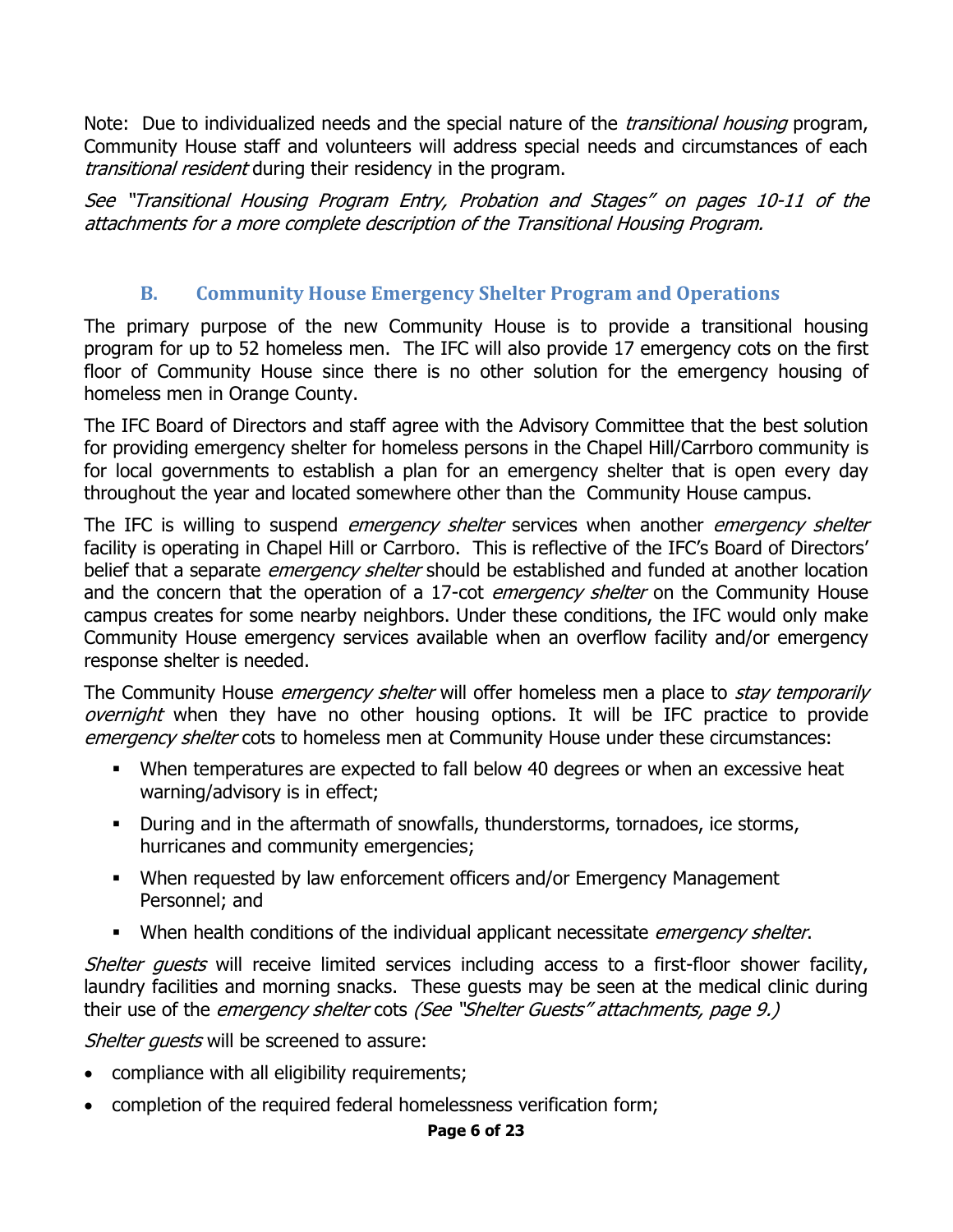- completion of a criminal background check;
- that the person is not listed on the national sex offender registry; and
- possession of a government-issued ID or working with IFC to obtain one.

Any person using *emergency shelter* services must meet the above eligibility requirements, including those persons referred by law enforcement, court officials, or other bona fide agencies. *Shelter quests* who do not have a government-issued ID will be required to work with an IFC staff/volunteer member to obtain one in order to continue receiving emergency shelter services. Anyone refusing to cooperate with this will be denied *emergency shelter* services.

Note: Our experience demonstrates that a sufficient background check on an applicant can be accomplished with his name, date of birth and social security number. (See Sections IV.A.4. a and b for more detail on IDs and background and sex offender registry checks.)

Community House standard procedures will prohibit anyone from being admitted to IFC's emergency shelter or transitional housing programs on a drop-in basis. Shelter quests will be screened at an authorized intake location, which may include IFC's administrative offices or another approved location. If drop-ins occur, Community House staff and volunteers will explain *emergency shelter* and *transitional housing* application procedures and refer these individuals to other social service agencies when needed. Repeated *drop-in* requests by the same individual may result in the loss of Community House services including being trespassed from IFC properties.

The intake process will include an explanation of Community House *emergency shelter* eligibility standards and procedures. The IFC expects all homeless men to comply with Community House policies when using emergency cots. All *shelter quests* must sign the Community Standards contract found on pages 6-9 of the attachments. (For more information regarding community standards for shelter guests, see page 9 of the attachments.)

Transportation to and from Community House will be provided by the IFC, the Chapel Hill Transit Authority or another group that will be identified by the IFC Executive Director in consultation with the Chapel Hill Town Manager. IFC will utilize the Old Municipal Building at 100 W. Rosemary Street, Chapel Hill as the primary pick up and drop off location for *shelter* guests as long as that location is made available to the IFC by the Town of Chapel Hill.

Shelter guests will be required to spend the entire night at Community House and will be transported back to a designated off-site location (defined below) the next morning. Guests in need of medical assistance will be discharged to local medical care providers. It is not Community House policy to release *quests* or *transitional residents* in the middle of the night. Guests who choose to leave the campus early will receive an involuntary discharge of at least 30 days.

During the *emergency shelter* intake and discharge process, staff will review and recommend qualified candidates for the *Transitional Housing* Program. These names will be kept on file in the event of a vacancy in the Transitional Housing Program.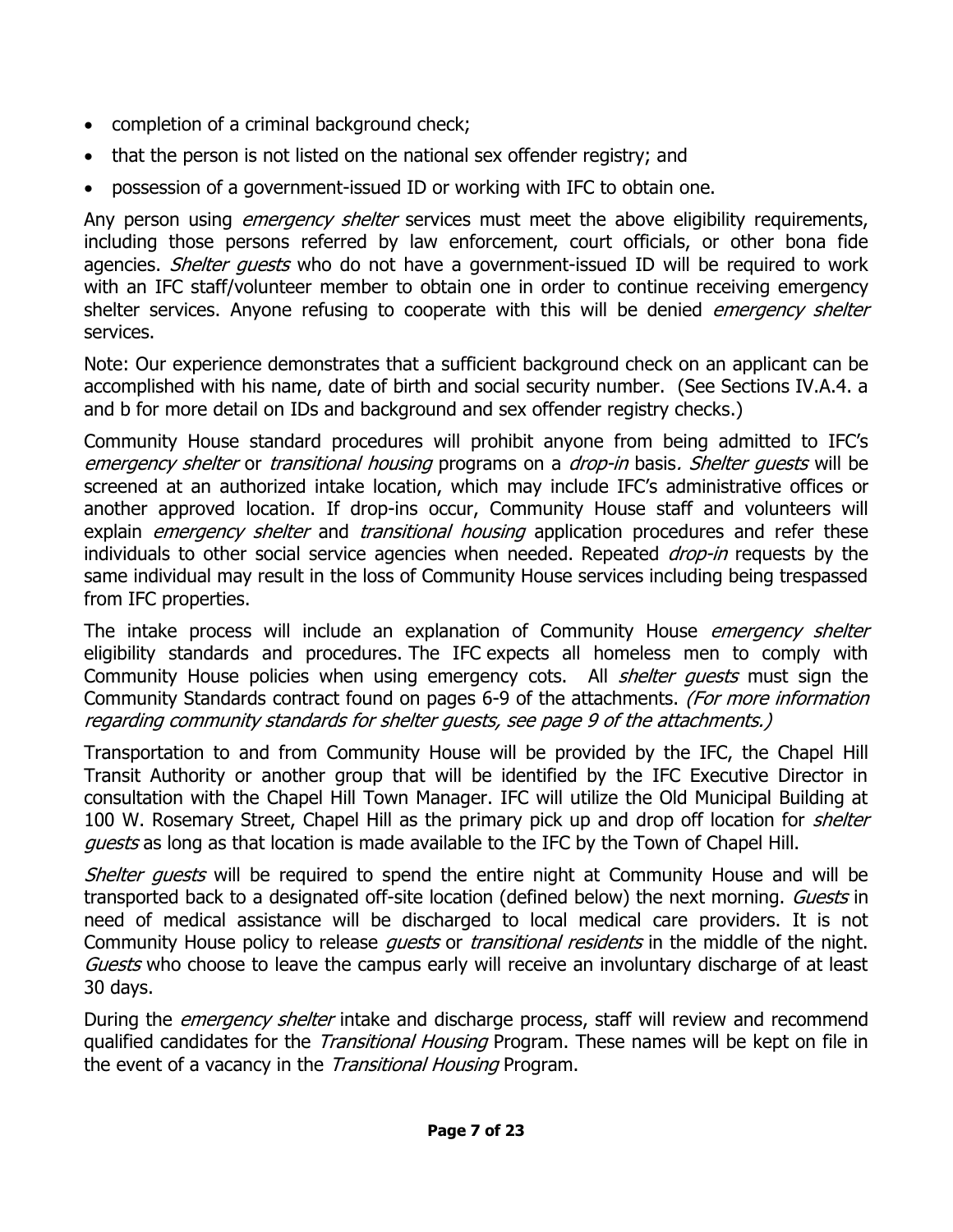The IFC prohibits the use of alcohol and controlled substances by *shelter quests* during their stay at Community House. However, some who have persistent or chronic use of alcohol or other substances may be admitted for the night provided the *guest* meets Community House standards. If any applicant is disorderly, whether under the influence of substances or not, he will be denied admission during the intake process. If for some reason, a *quest* becomes disorderly after arrival at Community House, the staff will follow the steps outlined in the Safety Plan. (See "Safety Plan" on pages 14 and 15 of the attachments.)

### <span id="page-9-0"></span>**III. Community House Advisory Committee (CHAC)**

The Good Neighbor Plan includes the creation of a permanent Community House Advisory Committee (CHAC), appointed by the IFC Board of Directors, to help facilitate communications between Community House, its neighbors, the University of North Carolina, the Town of Chapel Hill and other community partners. The IFC Board of Directors will invite representatives from the United Church of Chapel Hill, University of North Carolina, Town of Chapel Hill (e.g. Chapel Hill Police Department), Community House, nearby neighborhoods, business owners and/or employees and social service agencies to serve on this committee. The IFC Board of Directors may also invite several Orange County residents to be at-large representatives to the CHAC. Diversity and inclusivity are integral to the Community House program and so the IFC will invite representatives from varied racial and economic backgrounds to join the CHAC.

The CHAC will monitor and participate in reporting on the implementation of the Good Neighbor Plan to the Town Council. The CHAC will report to the IFC Board and the Town Council on the following items quarterly for the first two years of occupancy of the Community House facility:

- I. Communications between program staff, volunteers, *transitional residents* and surrounding neighbors and neighborhoods about the Good Neighbor Plan
- II. Identification of success implementing each element of the Good Neighbor Plan
- III. Identification of issues implementing each element of the Good Neighbor Plan
- IV. Proposed changes to any elements of the Good Neighbor Plan

The Town Council shall decide the frequency of continued reports on the Good Neighbor Plan after the initial two-year period.

During the first six months of Community House's operation, the CHAC will meet monthly. At the end of this six-month period, the CHAC will determine its future meeting schedule. At a minimum, the CHAC will meet at least once a quarter for the first four years that Community House is open. The Good Neighbor Plan calls upon the CHAC and its representatives to:

• Hold an open house and community meeting at least once a year to share program successes and challenges, maintain open communications, advise neighbors and attendees about specific events or changes at Community House and to respond to the concerns of neighbors and others.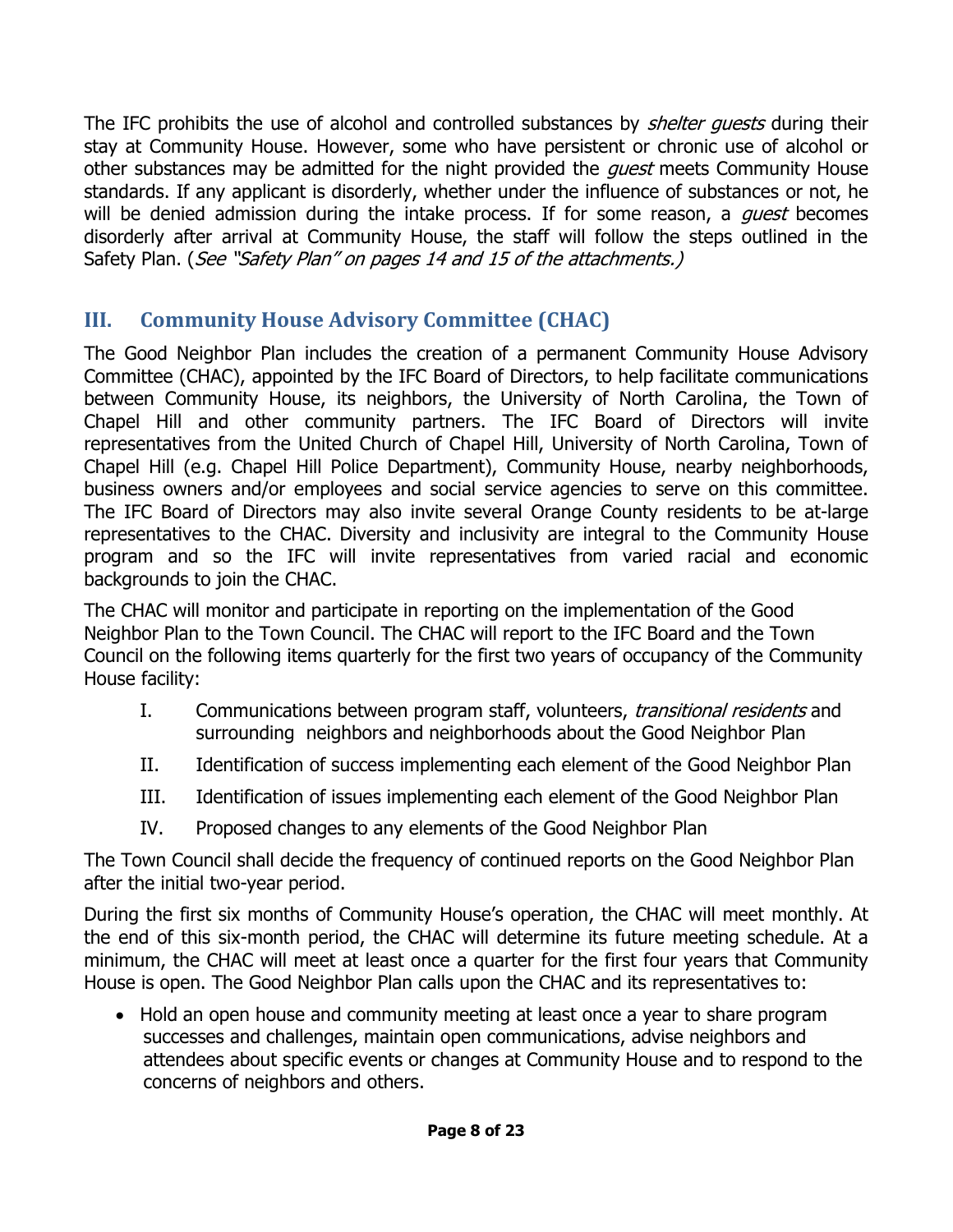- Become an active participant in community discussions regarding homelessness and affordable housing.
- Serve as an official Neighborhood Watch committee for the Community House campus and adjoining UNC and United Church properties.
- Meet with neighbors, as well as Town and University representatives, upon request.
- Recruit neighbors and other interested parties to:
	- **Meet with Community House transitional residents and staff at open house** gatherings
	- Notify IFC of repeated issues and seek resolution with IFC of community concerns
	- Encourage neighbors and community members to be active volunteers at Community House
	- Develop volunteer opportunities for Community House residents
	- **Provide community work experience such as internships**
	- Partner with local businesses and agencies to provide recreational activities and discounted goods and services for residents
	- **Assist in organizing and participating with Community House residents in** Neighborhood Watch and community beautification projects

The Residential Services Director will issue monthly written reports to the IFC Board of Directors and the CHAC. Reports will include program data and information associated with the number of admissions, *transitional resident* progress indicators, graduations and operational considerations, including the following safety and security related information requested by members of the Good Neighbor Plan Advisory Committee:

- number of nights the *emergency shelter* is open
- number of *shelter guests* served
- number of *quests* admitted without an ID
- number of on-premises admissions resulting from police or emergency services request
- number of times a *transitional resident* or *quest* left Community House after curfew without authorization
- number of times staff instructed someone to leave the premises
- number of times 911 and/or police are called to premises for non-medical reasons
- number of times a *resident* or *guest* was charged with a crime that occurred on premises

(See attachment pages 19-20 for the report template.) CHAC information and reports will be available on the IFC's website. The CHAC will also develop a process for receiving neighborhood and community inquiries, concerns and complaints.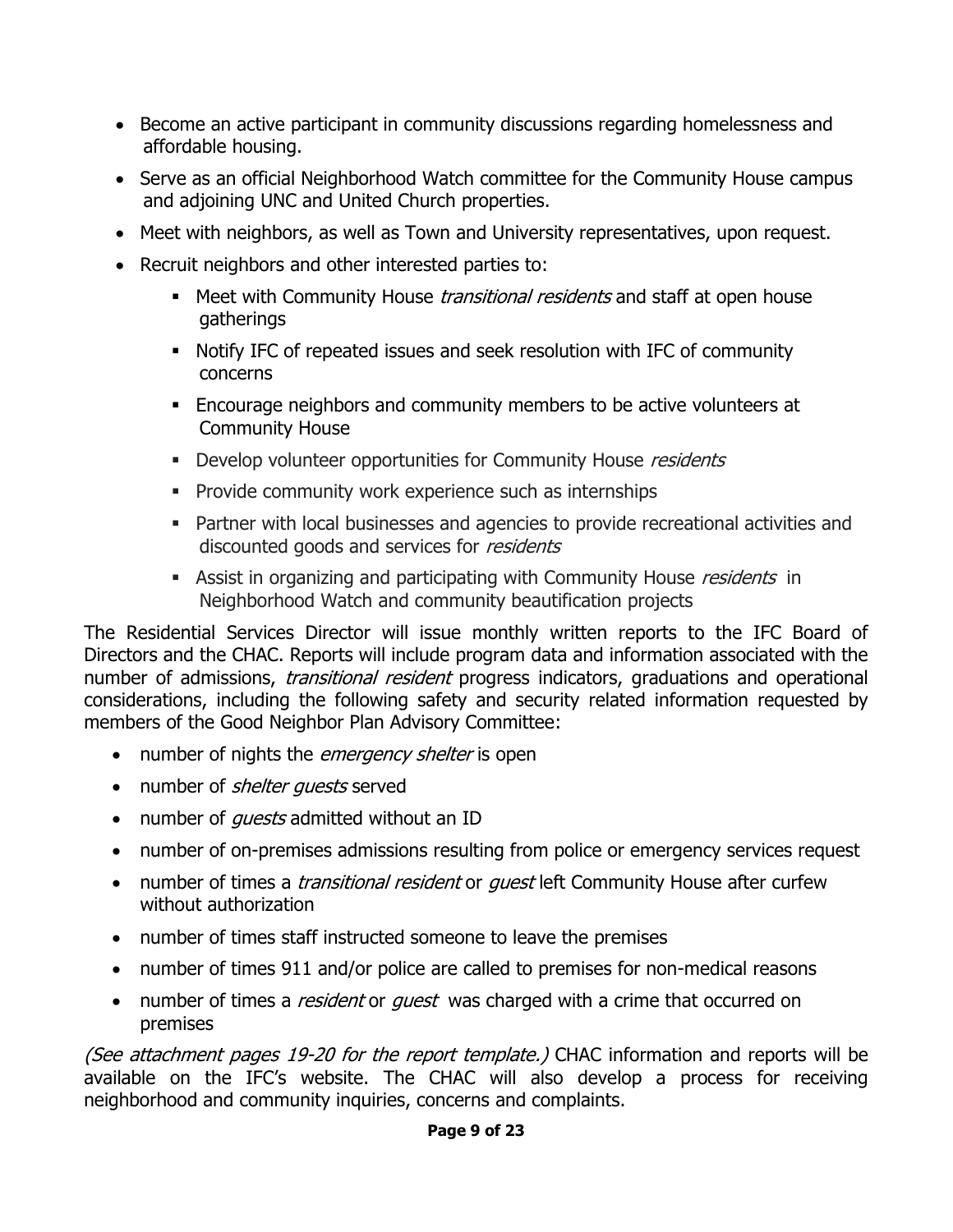#### <span id="page-11-0"></span>**IV. Community House Operations**

The IFC is committed to providing a safe and secure environment on the Community House campus and being a responsible and engaged neighbor to the surrounding community. The standard operating procedures shown herein are intended to describe appropriate support structures for fostering community and an environment of mutual respect at Community House. The corrective measures (section IV.B.) are in place to reinforce community standards. These standards and corrective procedures ensure that an environment rich in diversity has the necessary processes and support structures in place to create a positive work and living environment for everyone.

#### <span id="page-11-1"></span>**A. Standard Procedures**

#### **1. Community House Staff**

<span id="page-11-2"></span>The Transitional Housing Program will be run by experienced and well-trained staff members who will call on other agency personnel, volunteers and student interns to promote high community standards. All staff and program affiliates will be expected to be good role models and advance good neighbor and community relations. Staff and *transitional residents* will look out together for the safety and security of Community House volunteers, neighbors and the community. Together they will also promote timely communications with Community House's program partners, the CHAC, the IFC Board of Directors, the Town of Chapel Hill and the University of North Carolina.

Community House will be continuously staffed 24 hours each day, 365 days a year. Volunteers and interns will be scheduled to assist staff with daily operations taking into consideration peak hours of operation. *Transitional residents* will participate in day-to-day chores and other housekeeping responsibilities. In addition, Stage 3 *residents* will serve as mentors to other program *residents* and thus fulfill a vital role in upholding Community Standards and assisting staff members in program functions.

All staff and volunteers, interns and mentor-*residents* will receive training appropriate to their job description and/or assigned tasks and responsibilities. The IFC will do background checks on prospective employees. Hiring will be done pursuant to IFC's personnel policies.

Staff job descriptions are available from the Inter-Faith Council upon request.

#### **2. Resident Orientation and Expectations**

<span id="page-11-3"></span>All *transitional residents* entering Community House will receive both written and verbal orientation materials regarding program rules, expectations and requirements. Every Community House *resident* must sign and accept his Community Standards contract before being accepted into Stage 1. The Resident Expectations document and Proposed Security Measures detail the consequences for failing to abide by these standards. (See pages 12-13 and 16-17 of the attachments, respectively, for these documents.)

Transitional residents will be encouraged to follow their individual service plans by working with Community House staff, other social service agencies, educational programs, job training and search agencies and places of employment. Residents' access to these support services and their places of employment is enhanced by the nearby bus stops for both Chapel Hill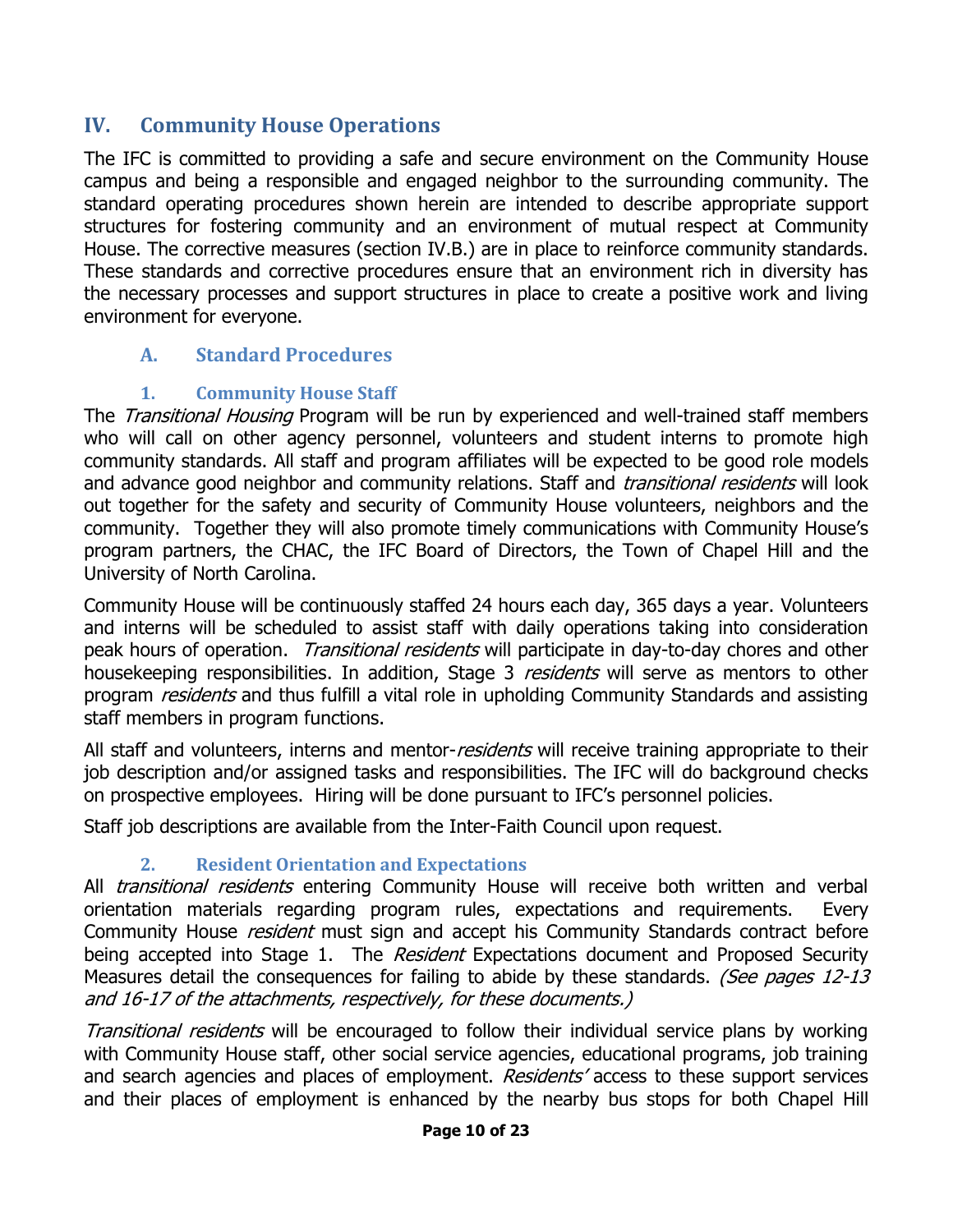Transit and Triangle Transit along the Martin Luther King Jr. Blvd. corridor. Residents are expected to respect and support one another, Community House staff, volunteers, visitors and neighbors and also respect the public and private property of surrounding partners, businesses, agencies, parks and residential areas.

All *transitional residents* are expected to be positive role models to fellow *residents*, program workers and in the community. Residents will demonstrate orderly and law-abiding conduct at all times. Alcohol and illegal drugs will not be allowed in or around the Community House property. (See "Conditions of Stay" on pages 7 and 8 of the attachments.)

Violence and criminal activities will not be tolerated. Documented arrests, charges and issues of inappropriate *transitional resident* conduct and behavior will be addressed by Community House staff when brought to the staff's attention. Disciplinary actions will be commensurate with the infraction. (See subsection IV. B "Corrective Measures" below for more information.)

**3. Provision for the Needs of** *Transitional Residents* **and** *Shelter Guests*

- <span id="page-12-0"></span>• Community House will be a supportive living environment where *transitional residents* and *shelter quests* are treated with dignity and respect.
- Community House will provide all *residents* with lockers and storage for their belongings.
- Community House will provide on-site laundry and ironing facilities.
- Community House will provide on-site recreational opportunities with a dedicated and furnished exercise room, an outdoor basketball goal, gardening spaces and outdoor seating. IFC *residents* are also welcomed at the Chapel Hill/Carrboro YMCA and the Hargraves Community Center.
- **Community House will provide all** *residents* **with three meals each day.**
- Community House will work with other organizations to refer *residents* and *quests* for needed services not directly provided at Community House.
- Comprehensive Community House services are for the residents of the Transitional Housing Program. Residents may use the Community House address for their mail delivery during their residency in the *transitional housing* program.
- Guests will receive limited services including access to a first-floor shower facility, laundry facilities and morning snacks. They may be seen at the medical clinic during their use of the emergency shelter cots. (See "Shelter Guests" attachments, page 9.)
- Guests may not receive mail at the Community House address. The IFC does permit homeless persons to receive mail at its administrative offices.

#### <span id="page-12-1"></span>**4. Safety and Security**

#### *a) Policy on Background Checks and Government-Issued IDs*

The Inter-Faith Council will conduct North Carolina criminal background checks on everyone applying for *transitional housing* services as well as those using *emergency shelter* services.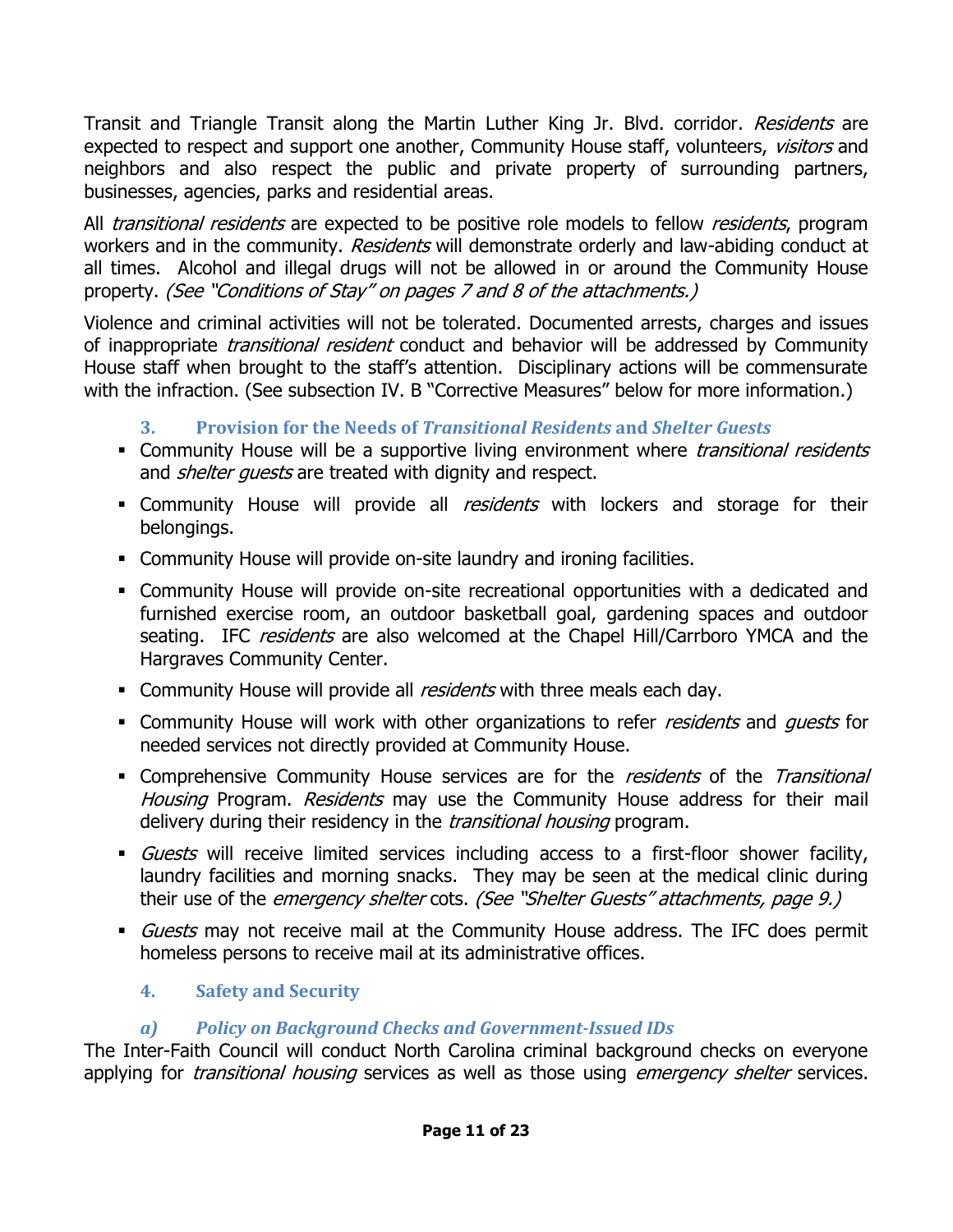Our experience demonstrates that a sufficient background check on an applicant can be accomplished with his name, date of birth and social security number.

Transitional residents are required to have a government-issued ID before they can begin their program residency.

- i. Shelter quests must have a government-issued ID or be working with IFC staff to obtain a government-issued ID.
- ii. The IFC will issue a standard picture ID card to every *quest* and *resident* once they are accepted for services.

#### *b) Policy on Sex Offenders*

No one listed on the sex offender registry will be allowed to stay at Community House regardless of any legal provisions that would allow them to stay in the *emergency shelter* for a limited number of days. The IFC and Community House will help enforce this policy by checking the National Sex Offender Registry on everyone applying for *transitional housing* services as well as those using *emergency shelter* services. (Sex offender registries often provide pictures of those listed, which provides another means of screening.) If, for any reason, someone on the sex offender registry is discovered to have been inadvertently admitted to Community House, the sheriff's office will be called immediately and the transitional resident or shelter quest status will be terminated immediately.

#### *c) Policy on Alcohol and Illegal Drugs*

Everyone in the *transitional housing* program must be clean of alcohol and illegal drugs. While IFC does not operate an addiction recovery program, it is concerned with helping those in recovery stay clean. The *Community Standards* contract includes adhering to the policy that alcohol and illegal drugs will not be allowed in or around the Community House property. (See "Conditions of Stay" on pages 7 and 8 of the attachments.) IFC concedes that people who are not in sobriety still need shelter in emergency situations in order for them to be safe. For shelter guests, the policy regarding alcohol focuses on behavior. If someone is disorderly, whether under the influence of substances or not, they will not be transported to Community House for evening housing. If, for some reason, a *quest* becomes disorderly after arrival at Community House, the staff will follow the steps outlined in the Safety Plan. (See "Safety Plan" on pages 14 and 15 of the attachments.)

#### *d) Policy on Inappropriate or Dangerous Behavior*

The IFC reserves the right to refuse to admit applicants with a violent history or demonstrated non-compliance with program objectives.

Violence and criminal activities will not be tolerated. Documented arrests, charges and issues of inappropriate *transitional resident* conduct and behavior will be addressed by Community House staff when brought to the staff's attention. Disciplinary actions will be commensurate with the infraction. (See subsection IV. B "Corrective Measures" for more information.)

IFC staff will call 911 in the event that any individual displays inappropriate or dangerous behavior on the Community House campus. Community House staff will also follow standard trespass procedures with the Chapel Hill Police Department when necessary.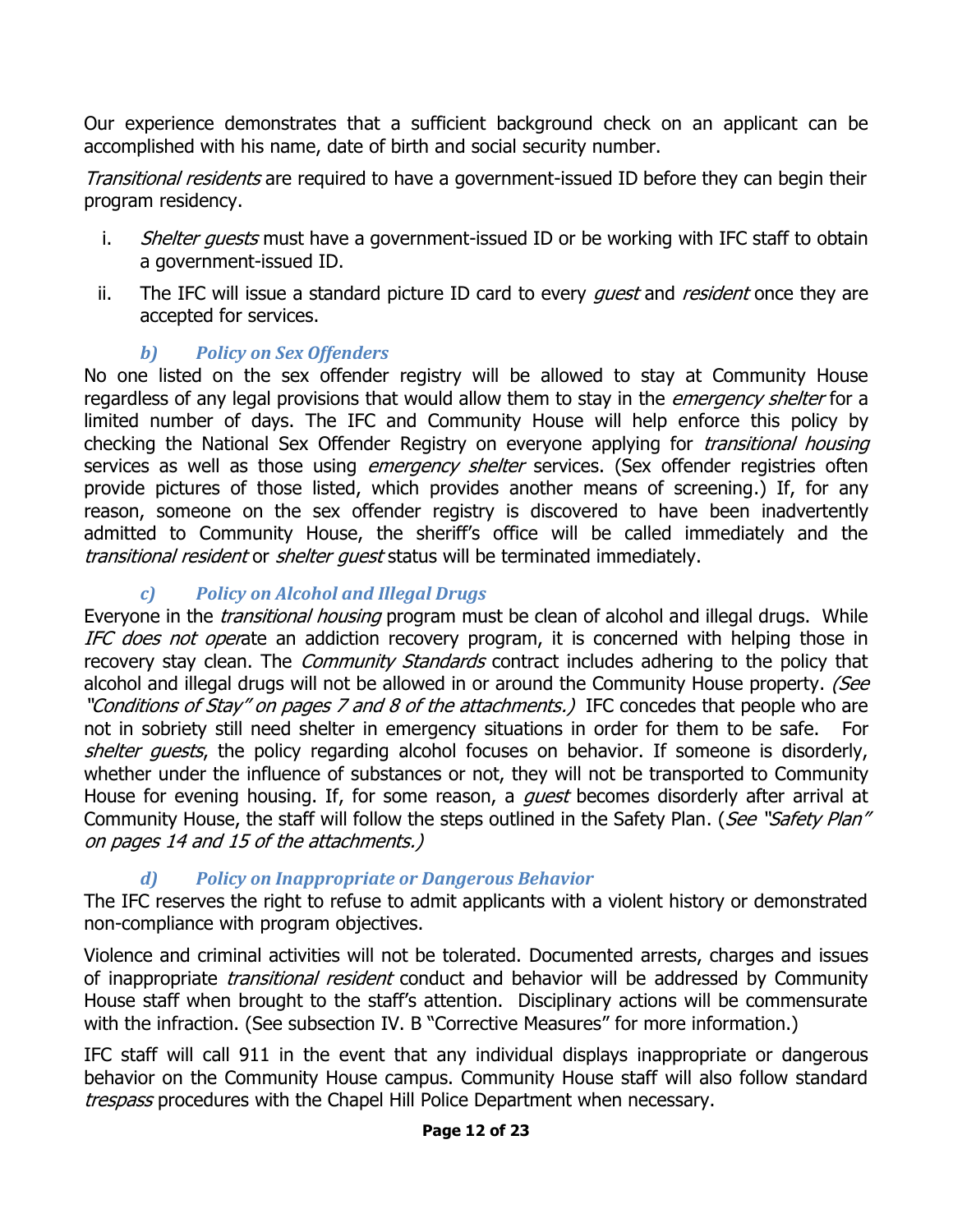#### *e) Campus Security*

The IFC has in place comprehensive security policies and procedures for the Community House building and campus with a special emphasis on entering and exiting the facility and exterior security. In addition, there are policies and procedures to inhibit *loitering*, public drunkenness, illegal drug use, weapons and criminal activity. (See "Community Standards Contracts" attachments, pages 6-9 for details.)

The IFC will maintain exterior security lighting. Security cameras will be in place monitoring Community House interior and exterior activities and the driveway approaching the campus. Staff will be trained to monitor and operate camera equipment. Electronic security information will be monitored multiple times during each shift. Staff will report any unusual activity to the Residential Services Director (or his/her designee) and to the Chapel Hill Police, if appropriate.

The IFC will encourage the Chapel Hill Police Department to use Community House as a site to complete paperwork, visit with *transitional residents* and to check in with program staff. Community House staff will call the Chapel Hill Police Department and Emergency Management Services when their assistance is required. Community House has had and continues to have a close working relationship with local fire, safety and law enforcement agencies. This includes cooperating with them when requested and working with their community crisis unit when circumstances and/or problems arise. We will also continue our long-term practice of cooperating with investigations, complying with subpoenas and allowing the local authorities access to the Community House facilities.

Community House will maintain a discharge list that documents inappropriate behaviors, the persons involved and the duration of the discharge.

(See "Proposed Security Measures for Community House" pages 16-17 and the "Safety Plan" on pages 14-15 of the attachments for more information.)

#### *f) Control of Loitering*

Transitional Housing Program admissions will be made through various referral sources detailed in the Plan and will involve a thorough intake application and background check. (See Section II, page 4.) Walk-ins will not be accepted for Community House services. This will eliminate unauthorized persons from *loitering* on IFC property or in surrounding areas.

Transitional residents will remain in the facility from 8:00 p.m. to 7:00 a.m. unless the resident has made previous arrangements with IFC staff, e.g. to work a late shift or attend a class or community meeting. Departure and re-entry will not be allowed after 8:00 p.m. without special permission. (For further information, please see "Hours and Schedules – Transitional Residents" on page 7 of the attachments.)

Outdoor on-site activities for *transitional residents* such as playing basketball, gardening, smoking or socializing will be permitted in designated areas and are not considered *loitering*. Outdoor activities will be restricted to the hours before evening curfew and after 8:00 a.m.

Loitering by transitional residents, shelter quests or other persons on property belonging to IFC is a violation of IFC policies and may result in a loss of services to those involved. Parties other than *quests* or *residents* may be trespassed. Loitering by *residents* or *quests* on nearby properties such as the United Church of Chapel Hill or University of North Carolina is a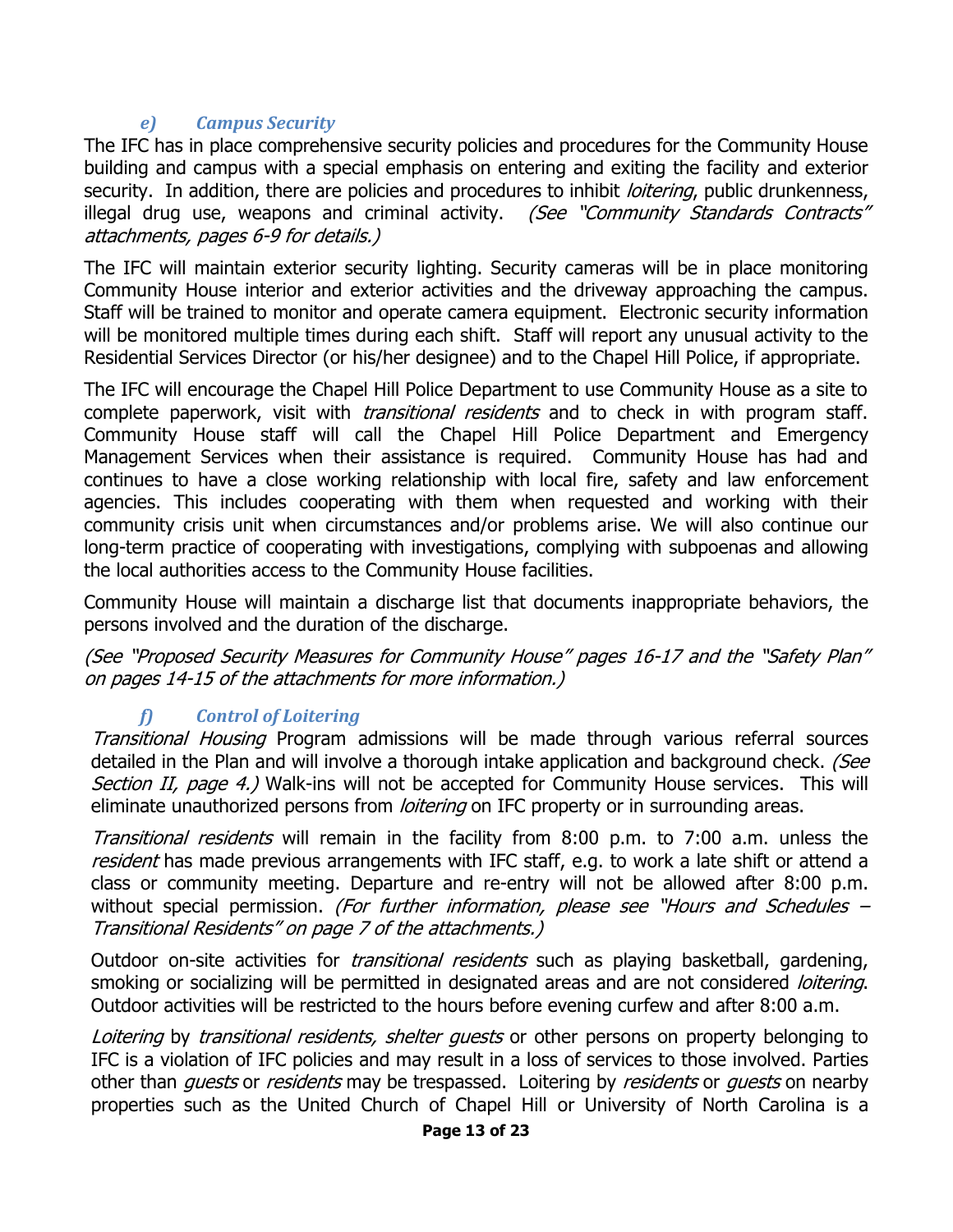violation of IFC policies and may result in a loss of services. (See "Community Standards" attachments, pages 6-9.) The IFC will respond to complaints about residents or quests loitering in unauthorized areas by addressing the issue with the resident or quest directly. Neighbors are encouraged to make the IFC aware of *loitering* or unusual circumstances when they occur in order for the matter to be addressed as quickly as possible. Repeat offenders will be subject to involuntary discharge from Community House.

#### *g) Control of Litter*

Community House will provide clean, litter-free and graffiti-free facilities for its *transitional* residents, partners and the community. All Community House residents will help staff maintain the Community House building, grounds and gardens and perform other routine responsibilities on the campus as assigned.

Community House staff will respond to complaints from *transitional residents* and neighbors as quickly as possible in the event IFC *residents* or *shelter quests* are known to have violated anti-litter standards off-campus. Residents or quests with any documented litter violations or vandalism charges could be discharged from Community House. (Please see page 12 of the attachments for more information regarding littering and other inappropriate behaviors.)

The IFC will encourage program *transitional residents* to participate in neighborhood clean-up activities and work with other similar neighborhoods projects.

#### **B. Corrective Measures**

<span id="page-15-0"></span>Community House will provide a safe environment for *transitional residents*, staff and volunteers. While Community House *residents*, staff and volunteers are expected to be positive role models in the Community, it is IFC's policy to have procedures for corrective measures in place to prevent and respond to violations of the Community Standards.

IFC management staff will supervise all program activities, functions and interactions. The Residential Services Director, senior *transitional resident* mentors and IFC staff will be responsible for addressing major and minor violations of the Community Standards Contract. The Director will be responsible for discharging uncooperative residents.

Based on IFC's experience and practice, the *leadership team* will use progressive disciplinary steps when challenges occur. For minor infractions with no prior incidents, a warning will be issued and staff will document the incident according to IFC procedures. A repeat offense of minor infractions or moderate infractions will result in additional curfew restrictions, chores, demotion down a stage in the program, or other repercussions deemed appropriate for the individual. The incident and consequences will be documented according to IFC guidelines. Those who chronically break the rules or commit a major infraction will be involuntarily discharged, and when necessary, the IFC will contact the Chapel Hill Police Department to intervene. If violent or threatening behavior occurs, the police will be called. Any transitional resident or shelter quest responsible for violent or disruptive conduct will be trespassed from the Community House campus. (See "Trespass" on page 12 of the attachments for more information about trespass procedures.)

Every *transitional resident/shelter guest* dismissed from Community House will be given specific reasons for the dismissal, advised about required steps and standards for readmission,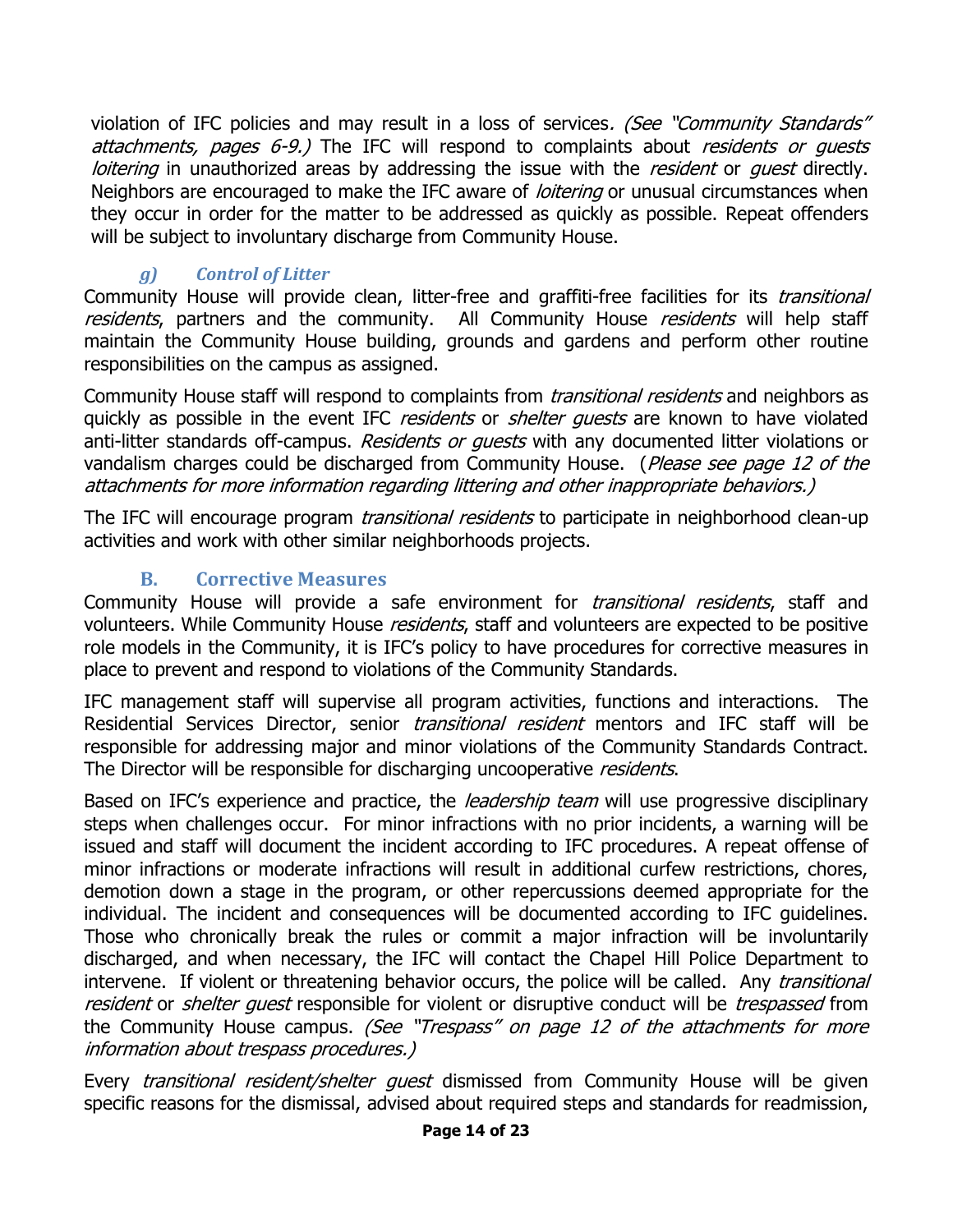tentative dates for reapplication and, if applicable, a voucher for transportation to another location where they can receive services.

Substantiated violations of the Community Standards including, but not limited to, violent behavior, threatening language, use of illegal drugs or alcohol, possession of a weapon, theft, trespassing and *loitering* on private property, panhandling, sexually explicit behavior, or the use of racist, sexist, homophobic or otherwise prejudicial language are prohibited and will be grounds for ending the *transitional resident's* or *shelter quest's* participation in the program.

Community House services will be denied to any individual who regularly and persistently behaves contrary to program values and protocols. The IFC will work to see that discharged Community House *transitional residents* and *shelter quests* are referred to other facilities for services or shelter. When considering reapplications to the Community House program, Community House staff will undertake a thorough review of incidents during former periods of residence as well as demonstrated improvements in behavior.

Staff and volunteers are subject to the same standards and expectations as the *transitional* residents. IFC's Executive Director will be responsible for discharging employees and volunteers who consistently fail to model appropriate behavior or abide by the Community Standards. (For more information about program values to be upheld by residents, shelter guests, employees and volunteers, please see the "Community Standards" listed on page<sup>s</sup> 6-9 and the "Resident Expectations" on page<sup>s</sup> 12-13 of the attachments.)

#### <span id="page-16-0"></span>**V. Communications**

Community House's primary charge is to help all program *transitional residents* to achieve their individual goals and to develop new opportunities for integrating back into the community. The prospects for *residents* will be greatly improved by creating and maintaining regular communications with Community House partners, neighbors, congregations, volunteers and staff.

Therefore the IFC will promote positive relationships and communications at all times at Community House. The IFC believes that open communication channels and steadfast relationships with community partners and neighborhood groups are critical for the successful operation of Community House. It is IFC's intention that the communication channels and protocols implemented and described herein will benefit all concerned parties and will effectively respond to difficult challenges and other issues that may arise at Community House from time to time.

#### **A. Education**

<span id="page-16-1"></span>The Good Neighbor Plan will establish a Community House Advisory Committee (CHAC) (see Section III above) to help facilitate ongoing communications between Community House neighbors, other community partners, the University of North Carolina and the Town of Chapel Hill. The CHAC will regularly provide current information about Community House programs and needs to the community, to the Town of Chapel Hill, UNC and all interested parties.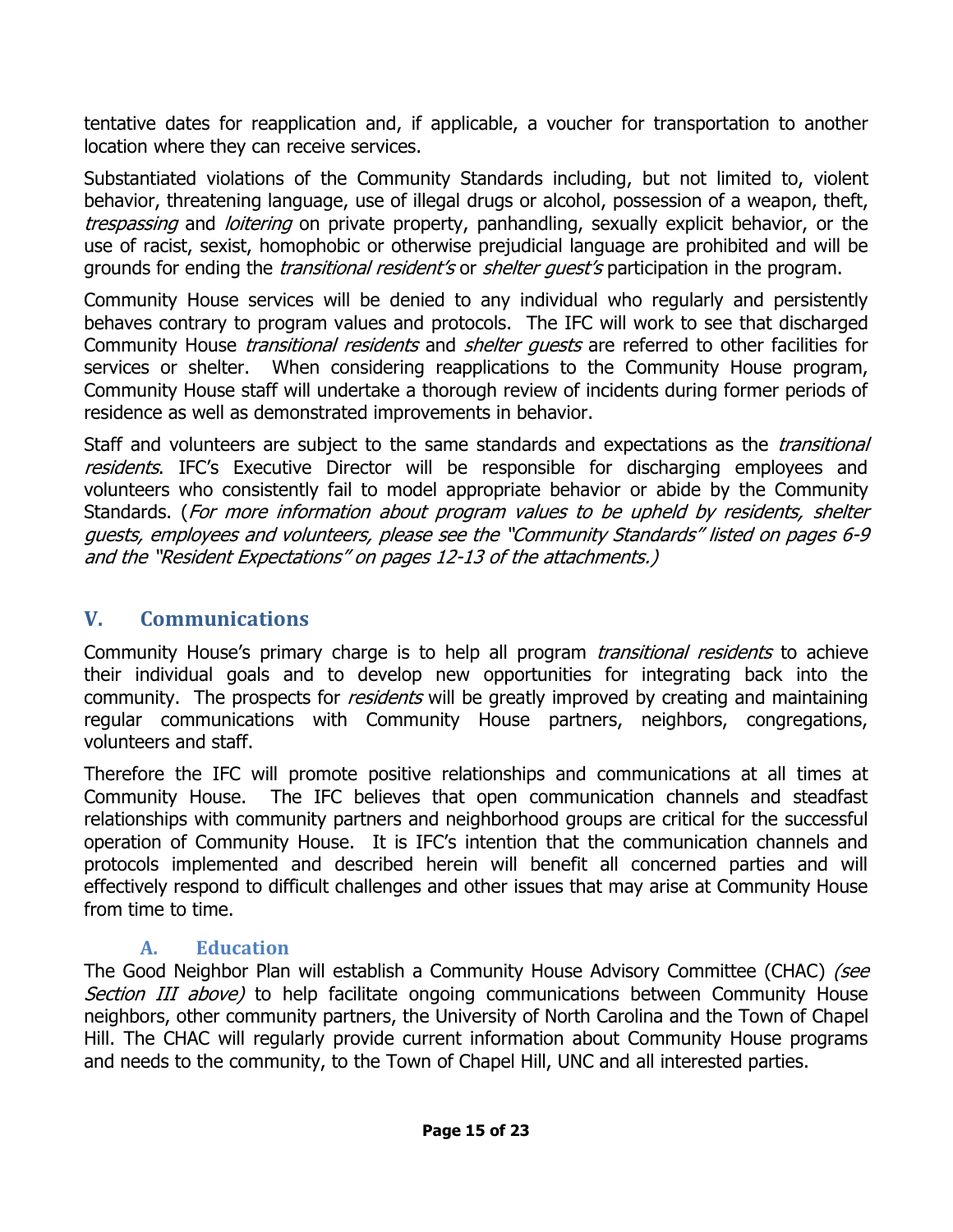The IFC, CHAC, Community House *transitional residents* and agency partners will also hold periodic workshops and on-site trainings about homelessness issues and needs. Some of the workshops will be specifically designed to help participants and groups implement effective strategies for addressing homelessness and supporting *transitional residents* with their plans for improving life skills and reestablishing independence.

The IFC will educate and reinforce Good Neighborhood Plan values among Community House employees, volunteers and *transitional residents*. The IFC will also underscore the value and relationship of the CHAC with *residents*, Town of Chapel Hill and surrounding neighborhoods.

The IFC will include a copy of the Good Neighbor Plan in new employee orientation packets; all IFC employees will be expected to comply with the Good Neighbor Plan.

#### **B. Communication Protocols**

<span id="page-17-0"></span>The IFC seeks to create ongoing, permanent communication channels and protocols for regular reporting back and forth between Community House and all interested parties, including nearby neighborhoods, the University of North Carolina (UNC) and the Town of Chapel Hill.

- The Residential Services Director will prepare a monthly program report and distribute it to the IFC Executive Director, IFC Board of Directors and the CHAC;
- Quarterly reports will be provided to the Town of Chapel Hill, UNC, the United Church, funding sources and other partners as requested;
- The CHAC will schedule an annual open house at the Community House facility to foster positive, ongoing relationships between Community House and the residents of Orange County.

It is the IFC Board of Directors' expectation that the permanent CHAC committee will be the primary conduit for strengthening communications between surrounding neighborhoods and the IFC residential services staff. The CHAC should encourage all neighbors, groups and interested parties to convey to the CHAC their concerns about Community House. In addition the IFC Board will encourage the CHAC to assist the agency in its efforts to disseminate news about Community House developments, trends, needs and *transitional resident* outcomes.

The IFC will maintain up-to-date contact information—which will include 24-hour emergency contacts—of Community House staff, IFC's management team and CHAC members. Contact information will enable CHAC members and the general public to contact the appropriate personnel when issues or concerns arise. Standardized procedures will be used to disseminate information immediately when necessary. Copies of the contact list will be made available to interested neighbors, businesses, police and other parties.

IFC will establish a digital subscription service and/or listserv for individuals and organizations to receive Community House news, reports and meeting dates. Subscriptions will include:

- CHAC meetings schedules
- Monthly program reports and new partnerships with social service agencies, congregations and businesses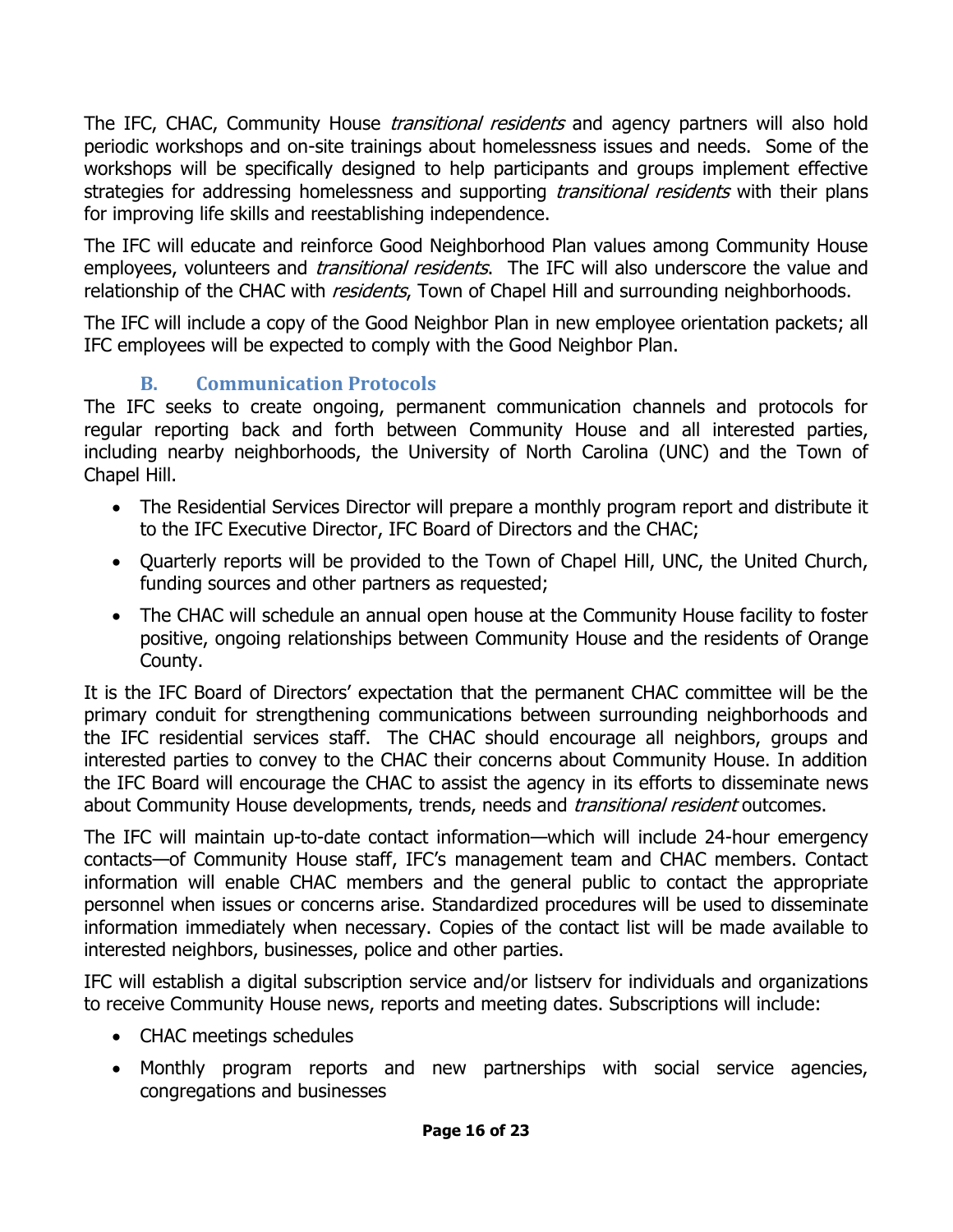- Requests about volunteers, in-kind donations and *transitional resident* needs
- Information about *resident* success stories and graduations

## **C. Mediation**

<span id="page-18-0"></span>The IFC and Community House staff are committed to resolving conflicts that may arise between Community House and nearby residents and/or other parties. Conflicts that are brought to the attention of the CHAC should be referred to the Residential Services Director. In the event Community House staff is unable to directly resolve the conflict, the Residential Services Director will refer the matter to the IFC Executive Director.

In the event that unresolved challenges cannot be successfully resolved at these levels, mediation may be recommended by IFC. If mediation is pursued by IFC, all involved parties, including CHAC representatives, will be invited to participate. Mediation costs will be shared by all involved parties.

# <span id="page-18-1"></span>**VI. Amending the Good Neighbor Plan**

Recommendations to amend the Good Neighbor Plan can originate from the Residential Services Director, the CHAC, the IFC Board of Directors or the Town Council. Concerns or questions about the Good Neighbor Plan or neighborhood relations should be directed to the Residential Services Director. Any concerns or proposed amendments to the Good Neighbor Plan will be shared with the IFC Executive Director and the CHAC. The CHAC may also recommend to the IFC Board of Directors specific changes to the Good Neighbor Plan.

Any recommendations to amend the Plan must be approved by the IFC Board of Directors before presenting the recommendations to the Town Council.

The CHAC will be notified in advance about any proposed changes to the Plan by the IFC Board of Directors or the Town Council.

The IFC Board of Directors and the CHAC will look to the Town of Chapel Hill for specifications regarding notification standards to surrounding neighbors and other interested parties concerning proposed changes and/or actual changes to the Plan.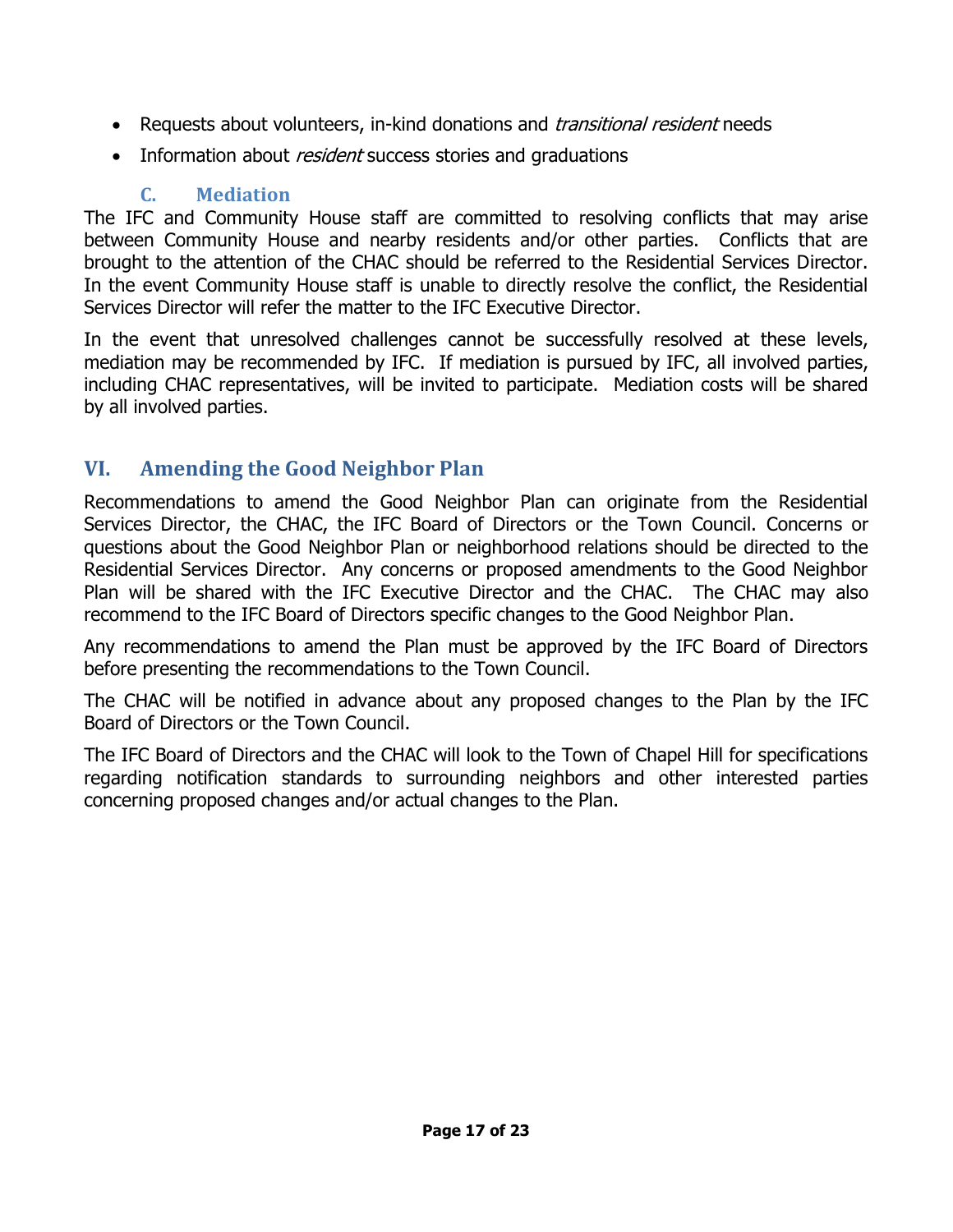#### <span id="page-19-0"></span>**Appendix A - Chapel Hill Town Council Resolution C**

Note: See page 20 for a table which matches Sections of the Good Neighbor Plan to the required elements as specified in 3.a-l on page 19.

#### **RESOLUTION C**

Attachment to Approved Special Use Permit

#### **A RESOLUTION REQUIRING A GOOD NEIGHBOR PLAN FOR THE INTER-FAITH COUNCIL COMMUNITY HOUSE MEN'S SHELTER (FILE NO. 9880-21-3142) (2011-05-09/R-10)**

WHEREAS, the Council of the Town of Chapel Hill has reviewed and acted upon a Special Use Permit application for the proposed Inter-Faith Council (IFC) Community House Men's Shelter development, on property identified as a portion of Orange County Property Identifier Number 9880-21-3142; and

WHEREAS, the Council of the Town of Chapel Hill requires that the applicant for the proposed Inter-Faith Council (IFC) Community House Men's Shelter development provide a stand-alone Good Neighbor Plan; and

WHEREAS establishing mutual understanding and respect for program residents and the community will be the primary goal of the Good Neighbor Plan; and

WHEREAS a variety of interests are to be represented during the creation of the Good Neighbor Plan; and

WHEREAS it is important that some of the stakeholders be invited to continue their role as stewards of good neighborhood relations by serving on a Community House Advisory Committee (CHAC); and

WHEREAS the Town Council has an interest in specifying a framework for the Good Neighbor Plan, including a communication plan for sharing information about the Plan's progress; and

WHEREAS the Town Council recognizes that the Good Neighbor Plan will be a tool for communicating expectations and intents between the IFC and the Community and as such will include some flexibility to respond to special needs and circumstances through mutual agreement on the Plan's framework; and

WHEREAS the Town Council has a responsibility as the lessor for the development property; and

WHEREAS as lessor the Town Council will review and approve the Good Neighbor Plan as a condition of the lease.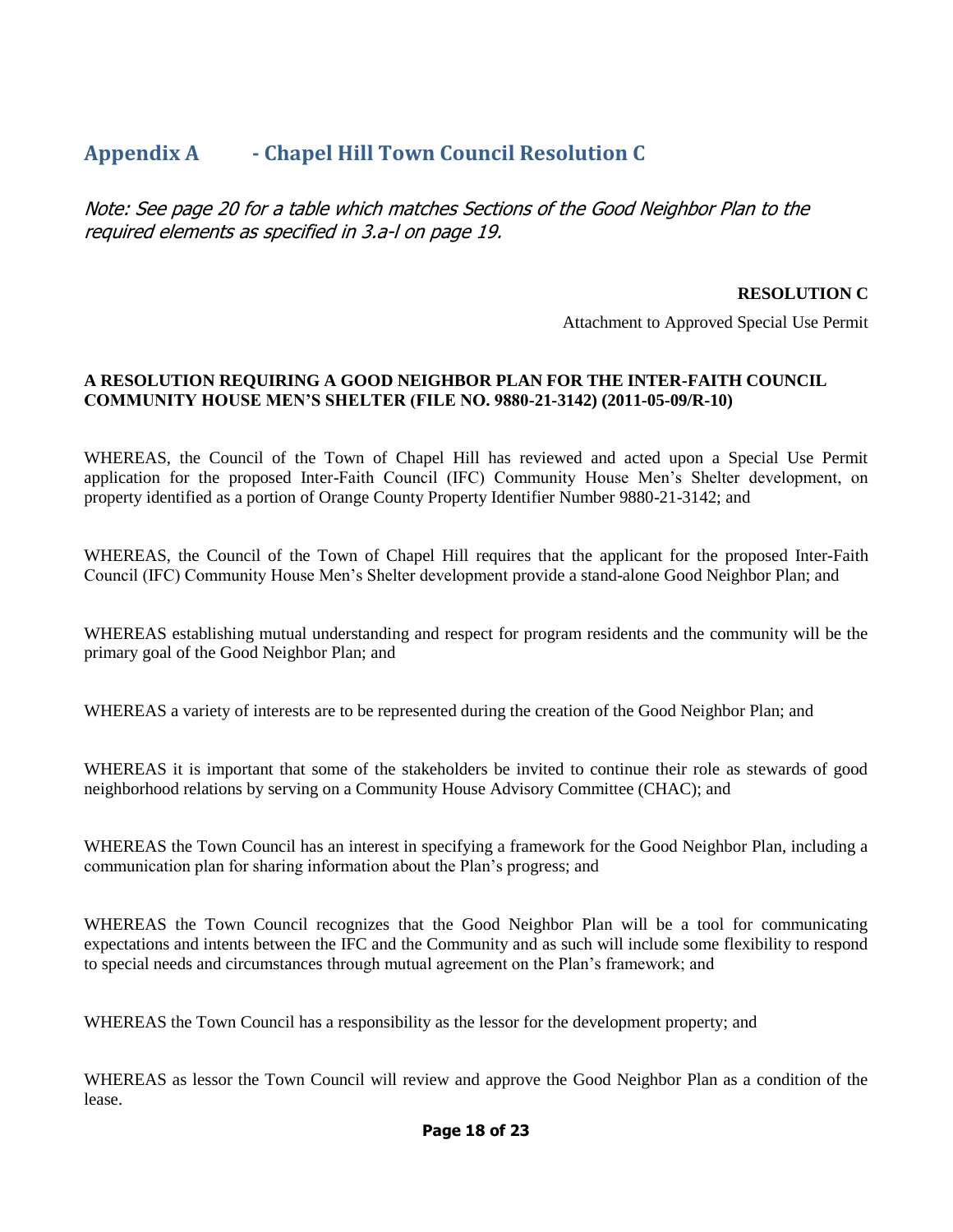#### NOW THEREFORE BE IT RESOLVED that:

- 1. The stakeholders for the Good Neighbor Plan will include but not be limited to the University of North Carolina, the Town of Chapel Hill, the United Church of Chapel Hill, nearby business representatives, representatives of nearby neighbors, residents of Community House, and representatives of Freedom House and other social service agencies such as Housing for New Hope; and
- 2. The IFC will review work done by other social service agencies in the creation of similar plans for their facilities and document that review for the benefit of the stakeholders during the development of the Good Neighbor Plan; and
- 3. The Good Neighbor Plan will include but not be limited to the following elements:
	- a. Description of the Community House Program;
	- b. Roles and Responsibilities of the Community House Advisory Committee, including the regular scheduling of both committee and community-wide meetings;
	- c. Standards and Procedures for Communications and Reporting;
	- d. Safety, Health, and Security Rules for Program Residents. This section may refer to Community House case management policies and procedures for residents including "Rights and Responsibilities" and "Actions and Consequences;"
	- e. Control of Loitering;
	- f. Control of Litter;
	- g. Statement of and Provision for Resident Needs;
	- h. Crime Prevention Strategies;
	- i. Community Education;
	- j. Referral of Concerns;
	- k. Mediation and Dispute Resolution; and
	- l. Details of off-site pick-up and drop-off location(s) for emergency shelter guests; and
- 4. The IFC will invite a selection of stakeholders from the creation of the Good Neighbor Plan to serve on a Community House Advisory Committee (CHAC); and
- 5. The CHAC will monitor and participate in reporting on the Plan to the Town Council; and
- 6. The IFC or the CHAC will report to the Town Council on the following items quarterly for the first two years of occupancy of the Shelter:
	- a. Communications between program staff, volunteers, residents and surrounding neighbors and neighborhoods about the Good Neighbor Plan
	- b. Identification of success implementing each element of the Good Neighbor Plan
	- c. Identification of issues implementing each element of the Good Neighbor Plan
	- d. Proposed changes to any elements of the Good Neighbor Plan; and
- 7. At the eighth quarterly report, the Council shall decide the frequency of continued reports on the Good Neighbor Plan.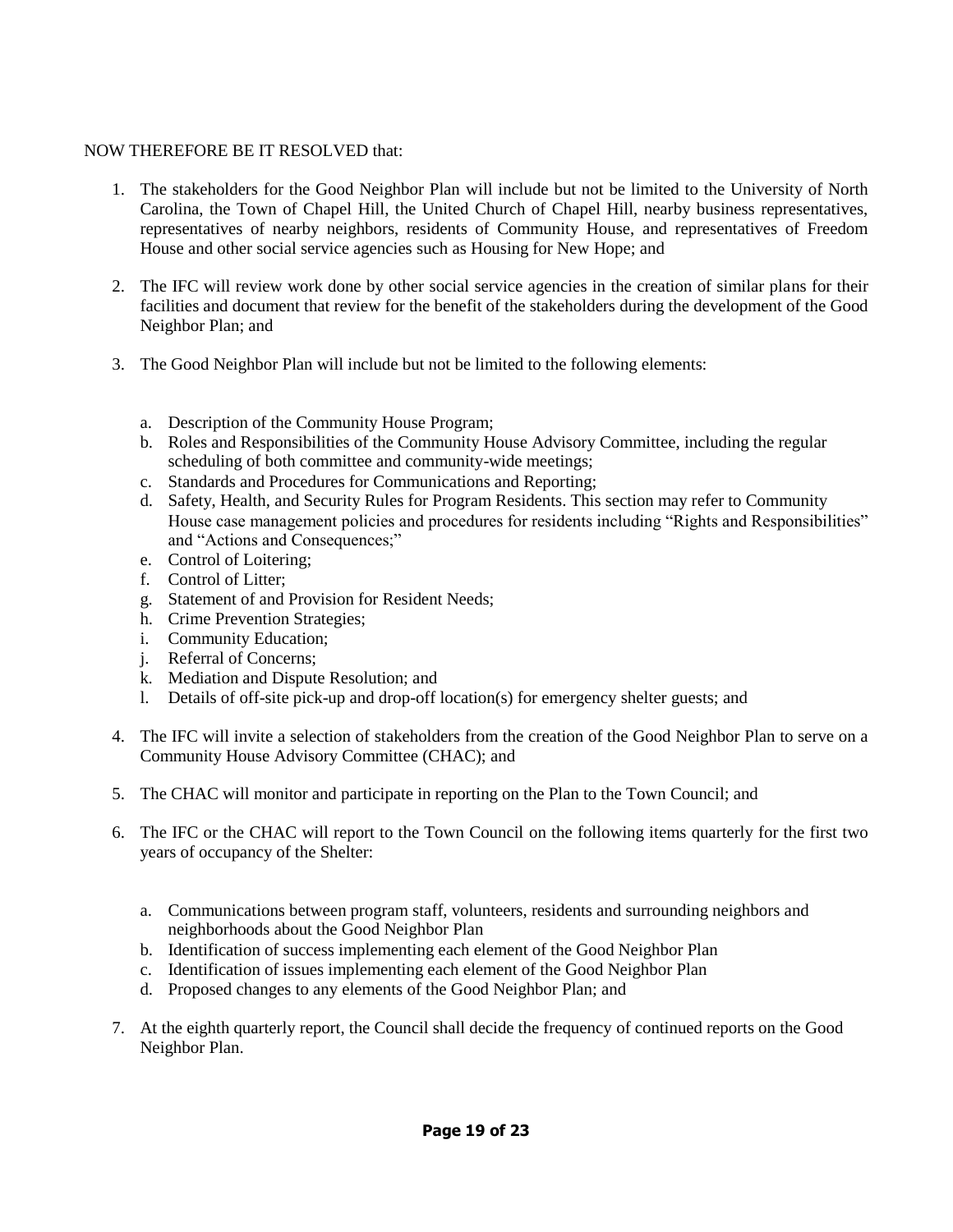NOW, THEREFORE, BE IT FURTHER RESOLVED that prior to the execution of the Inter-Faith Council Community House Men's Shelter lease, the IFC shall submit a Good Neighbor Plan to be reviewed and approved by the Town Council for consistency with the requirements of this Resolution.

NOW, THEREFORE, BE IT FURTHER RESOLVED that prior to renewal of the Inter-Faith Council Community House Men's Shelter lease, the Town Council will review an updated Good Neighbor Plan for consistency with the requirements of this Resolution.

This the  $9<sup>th</sup>$  day of May, 2011.

Amended May 10, 2011.

This table matches specific sections of the Good Neighbor Plan to the required elements as specified in 3.a-l of Resolution C.

|    | 3. The Good Neighbor Plan will include but not be<br>limited to the following elements                                                                                                                                                          | <b>Section and Page Number of Good</b><br><b>Neighbor Plan</b>       |
|----|-------------------------------------------------------------------------------------------------------------------------------------------------------------------------------------------------------------------------------------------------|----------------------------------------------------------------------|
|    | a. Description of the Community House Program                                                                                                                                                                                                   | Section II, pp. 3-8                                                  |
|    | b. Roles and Responsibilities of the Community House<br>Advisory Committee, including the regular scheduling<br>of both committee and community-wide meetings                                                                                   | Section III, pp. 8-9                                                 |
|    | c. Standards and Procedures for Communications and<br>Reporting                                                                                                                                                                                 | Communications, Section V, pp. 15-17<br>Reporting, Section III, p. 9 |
|    | d. Safety, Health, and Security Rules for Program<br>Residents. This section may refer to Community<br>House case management policies and procedures for<br>residents including "Rights and Responsibilities" and<br>"Actions and Consequences" | Section IV.A.4, pp. 11-14                                            |
|    | e. Control of Loitering                                                                                                                                                                                                                         | Section IV.A.4.f, pp. 13-14                                          |
| f. | Control of Litter                                                                                                                                                                                                                               | Section IV.A.4.g., pp. 14                                            |
| q. | Statement of and Provision for Resident Needs                                                                                                                                                                                                   | Section IV.A.3, p.11                                                 |
| h. | <b>Crime Prevention Strategies</b>                                                                                                                                                                                                              | Section IV.A.4, pp. 11-14                                            |
| i. | <b>Community Education</b>                                                                                                                                                                                                                      | Section V.A, pp. 15-16                                               |
| j. | <b>Referral of Concerns</b>                                                                                                                                                                                                                     | Section V.B, pp. 16-17                                               |
| k. | Mediation and Dispute Resolution                                                                                                                                                                                                                | Section V.C, p. 17                                                   |
| L. | Details of off-site pick-up and drop-off location(s) for<br>emergency guests                                                                                                                                                                    | Section II.B, pp. 6-7                                                |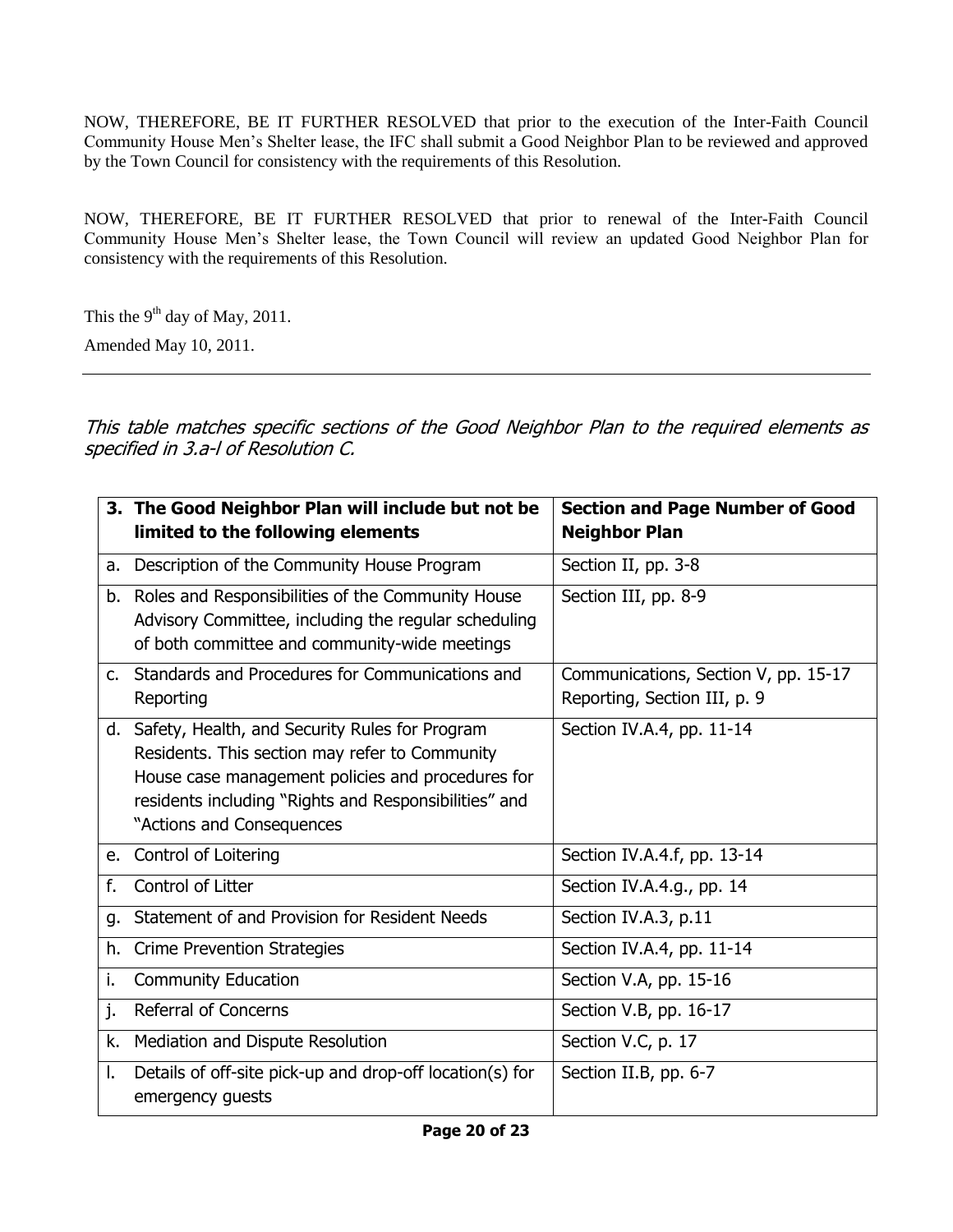#### <span id="page-22-0"></span>**Appendix B - Glossary**

**Community House Advisory Committee (CHAC):** The Good Neighbor Plan includes the creation of a permanent Community House Advisory Committee (CHAC) appointed by the IFC Board of Directors to help facilitate communications among Community House, its neighbors, the University of North Carolina, the Town of Chapel Hill and other community partners. **Throughout the Good Neighbor Plan and Attachments, the Community House Advisory Committee is referred to interchangeably as "Community House Advisory Committee" or "CHAC."** 

**Drop-In:** The term "drop-in" refers to any individual who enters the Community House campus to apply for admission to either the Emergency Shelter or the Transitional Housing Program without a prior scheduled appointment.

**Emergency Shelter:** An Emergency Shelter operates on a first-come, first-served basis for homeless persons in the community. Individuals using emergency shelter cots will be transported to and from the Community House campus and must leave in the morning with no guarantee of shelter on future nights. At the Community House campus, the IFC will provide emergency shelter cots to homeless men:

- When temperatures are expected to fall below 40 degrees or when an excessive heat warning/advisory is in effect; or
- During or in the aftermath of snowfalls, thunderstorms, tornadoes, ice storms, hurricanes and community emergencies; or
- When contacted by law enforcement officers and/or Emergency Management Personnel; or
- When health conditions of the individual applicant necessitate emergency shelter.

When one of these circumstances arises, the IFC will provide up to 17 emergency cots on the first floor of the Community House facility.

**Emergency shelter quest:** An emergency shelter guest is an individual who has been screened and admitted—per the process described in Section II.B. of the Good Neighbor Plan—for an overnight stay at the Inter-Faith Council's Emergency Shelter for homeless men planned for Community House. **Throughout the Good Neighbor Plan and Attachments, emergency shelter guests are referred to as "shelter guests" or "guests."**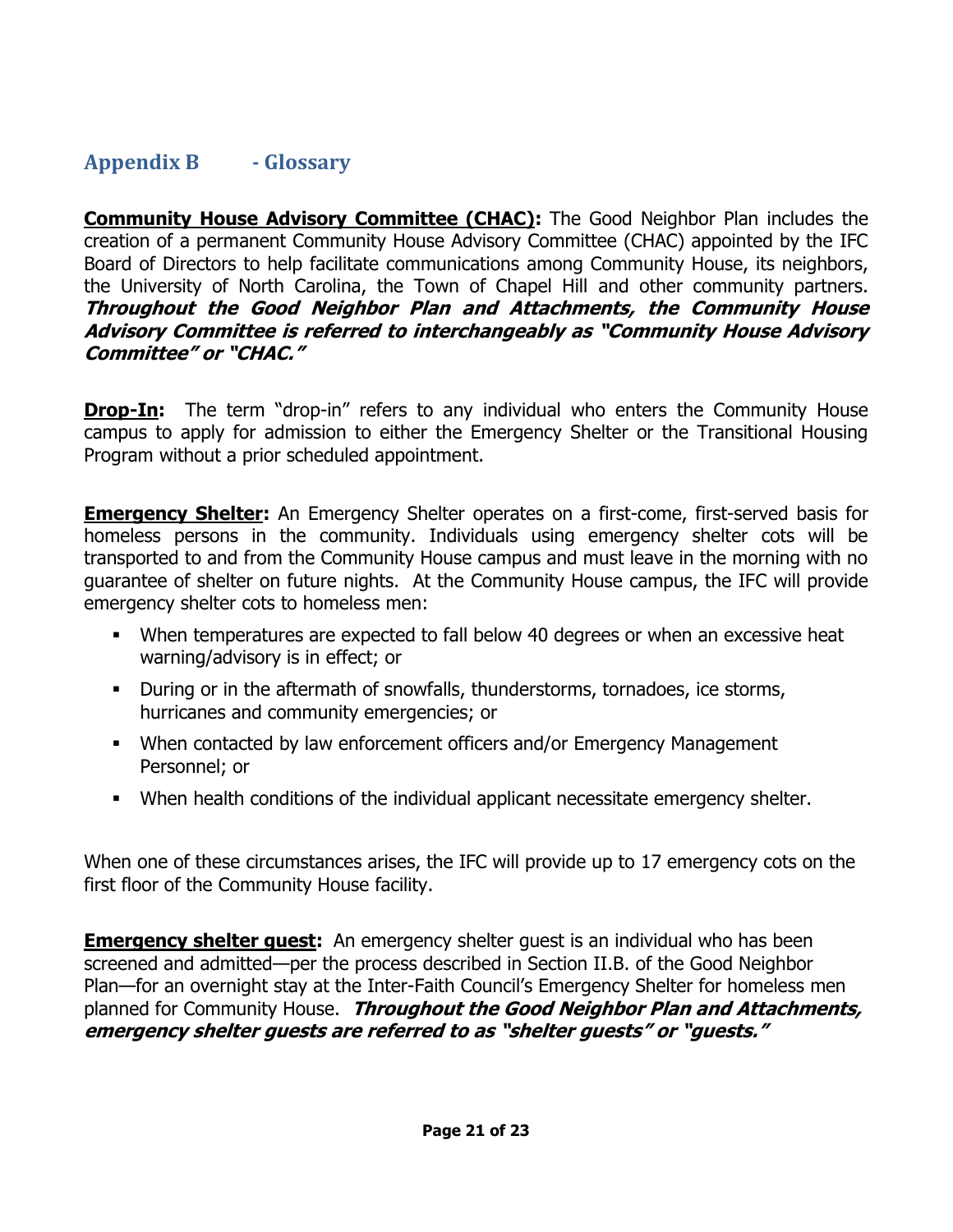**Good Neighbor Plan Advisory Committee:** The Good Neighbor Plan Advisory Committee includes residents from six neighborhoods near the Community House site, as well as representatives from a nearby business, four congregations, three local social services agencies, the homeless population, UNC-Chapel Hill, Community House and the IFC Board of Directors. (See committee roster in the attachments.) This group of individuals was assembled for the purpose of advising the IFC in the writing of the Good Neighbor Plan. **Throughout the Good Neighbor Plan and Attachments, the Good Neighbor Plan Advisory Committee is referred to as "the Advisory Committee."** 

**Leadership Team:** The leadership team includes Community House staff, experienced program volunteers, student interns and senior transitional residents who will make decisions about promotions, set-backs, discipline, discharges and graduations of transitional housing residents.

**Littering:** Littering is knowingly depositing in any manner litter on any public or private property or in any public or private waters, without permission to do so. Litter is trash improperly placed so as to be a nuisance or health concern. [\(http://definitions.uslegal.com/l/litter/\)](http://definitions.uslegal.com/l/litter/)

**Loitering:** Loitering is delaying or lingering without a lawful purpose for being on the property.

**Transitional Housing:** Transitional Housing provides temporary housing and supportive services with the goal of helping program residents transition into permanent housing and live independently. The length of stay may vary. Services may be provided for up to two years. These services may be provided directly by IFC or by other public or private agencies in a coordinated effort with IFC. Transitional housing programs: restore lives and independence; promote social networking, peer driven support and volunteerism; and are a strong conduit to jobs and community services. The Inter-Faith Council Community House will provide 52 beds for homeless men through its Transitional Housing Program.

**Transitional Housing resident:** A Transitional Housing resident is an individual who has been admitted to the Inter-Faith Council's Transitional Housing Program for homeless men at Community House. **Throughout the Good Neighbor Plan and Attachments transitional housing residents are referred to as "transitional residents" or "residents."**

**Trespass:** Trespassing involves intentionally entering onto land without the consent of the owner. When a person is trespassed from the Community House campus, the police will be called and staff will follow the Chapel Hill Police Department's protocols for trespassing persons from properties. A trespass lasts for one year and can only be extended or lifted by notifying the Chapel Hill Police Department. The initial request to trespass an individual will